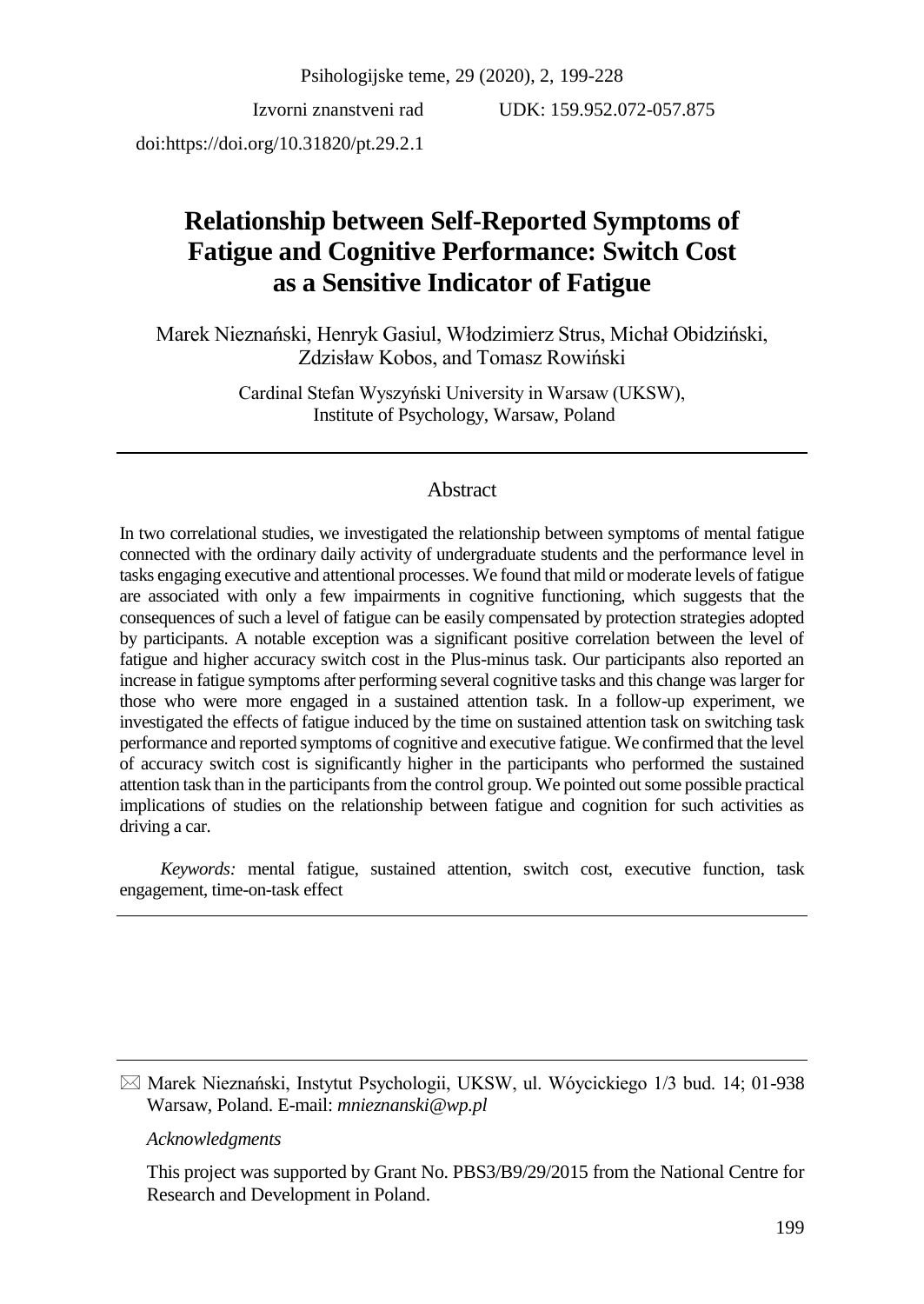### **Introduction**

Mental fatigue is a change in psychophysiological state that manifests in reduced willingness to perform, preference for less resource-demanding and less analytical processing, and changes in mood (Massar, Csathó, & van der Linden, 2018; van der Linden, Frese, & Meijman, 2003). Mental fatigue is an often experience of healthy individuals and a permanent condition in some diseases (e.g., DeLuca, Genova, Hillary, & Wylie, 2008; Millikin, Halman, Power, & Rourke, 2003), it finds expression in subjective symptoms as well as in objectively measurable deterioration in performance (Gergelyfi, Jacob, Olivier, & Zénon, 2015). Many studies assessed the consequences of fatigue on cognitive processes, especially, in the context of intensive effort and prolonged workload (i.e., "time-ontask effect", e.g., Esposito, Otto, Zijlstra, & Goebel, 2014; van der Linden et al., 2003) or sleep deprivation (e.g., Caldwell et al., 2005; Jackson, Croft, Kennedy, Owens, & Howard, 2013). These conditions induce a relatively high level of fatigue, which is not characteristic of everyday life activity. The main goal of our study is to investigate the relationship between mild or moderate levels of mental fatigue manifested in subjective symptoms and objective performance in cognitive tasks sensitive to controlled-processing efficiency. Another aim of this research is to study the consequences of an intensive but relatively short engagement in the execution of cognitive tasks for the symptoms of fatigue. We were interested to see whether performing tasks that engage controlled processing is sufficiently taxing to increase mental fatigue and what kind of symptoms would appear.

An important issue is whether subjective symptoms of fatigue that are commonly observed during a workday are associated with cognitive functioning impairments that might influence some important daily activities (such as driving a car). On the one hand, we should expect that resource-dependent activities are not performed as effectively when we are tired as when we are rested, even if the level of fatigue is not deep. From this perspective, it is interesting to find out which particular cognitive processes are more easily impeded by fatigue and which selfobserved symptoms of fatigue are good predictors of a decrease in objectively tested performance. On the other hand, self-observed symptoms of fatigue can motivate the person to increase effort to maintain the level of performance unchanged. Such a mobilization is more probable for priority activities, that is, for example, those cognitive tasks that are vital for safety (as when driving a car) or for self-presentation (as when we are being assessed by a psychologist). However, it is possible that the regulatory role of motivation is effective only for certain cognitive processes while being ineffective for others.

We base our research on an assumption that cognitive functions, which should be particularly affected by fatigue, are those functions which are "resourcedependent" or "effortful" (Hasher & Zacks, 1979). Mental fatigue is a state when resources are less available (Gergelyfi et al., 2015), hence, fatigue should first impair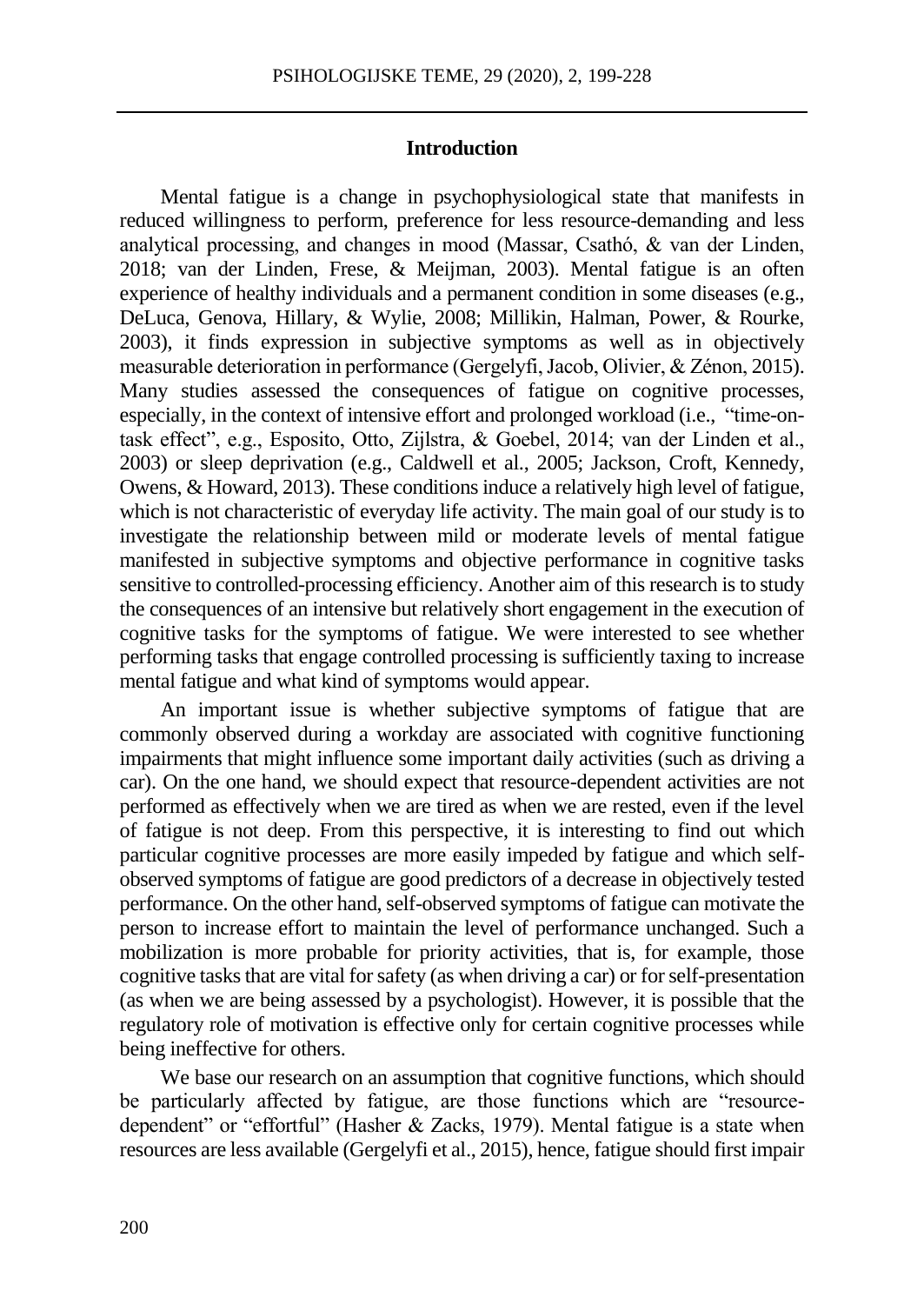effortful goal-directed activity. In contrast, simple and automatically executed activities may remain unaffected by fatigue, even over long periods of time (van der Linden et al., 2003). In other words, participants that are fatigued are more susceptible to cognitive overload and their performance is heavily dependent on the capabilities of the central executive (in terms of the theory of working memory by Baddeley & Hitch, 1974) or controlled attention (in terms of the approach of Engle, Kane, & Tuholski, 1999). When two tasks have to be executed simultaneously or switched alternately under cognitive load, they interfere with each other, competing for general and/or specific cognitive resources (e.g., Nieznański, Obidziński, Zyskowska, & Niedziałkowska, 2015).

Studying the consequences of fatigue-induced cognitive impairment carries high practical significance. Such resource-dependent processes as selective attention, executive functions, and working memory – the processes we investigated in the present study – are of great importance for daily activity of driving a car (for review see Terelak, 2015). Mäntylä, Karlsson and Marklund (2009) showed that individual differences in executive/frontal function are related to driving performance, particularly, that lane-change performance in the simulated driving task was significantly correlated with the updating component of the executive function (measured by the N-Back and matrix monitoring tasks). However, the influence of distracting stimuli on goal-directed performance can be minimised in participants with high working memory capacity (WMC). In Ross et al. (2014) study on driving behaviour, researchers showed that lane-change performance deteriorated with increasing working memory load (induced by the auditory N-Back task), but drivers with higher verbal WMC were influenced less by this factor. In other words, the relationship between working memory load and lane-change performance was moderated by WMC. Probably, participants with high WMC prioritize the processing of task-relevant stimuli more efficiently (cf. de Fockert, Rees, Frith, & Lavie, 2001), which is particularly important when attentional resources are scarce in a fatigue state (Gergelyfi et al., 2015). The issue of the relationship between WMC and fatigue we investigate in our Study 1.

Many studies showed important consequences of fatigue for sustained attention impairments. For example, Jackson et al. (2013) indicated that psychomotor vigilance performance decrements due to sleep deprivation predicted impairments in simulated driving task performance (i.e., changes in lateral lane position). They suggested that sleep-deprived participants can perform at a relatively high level until a period of inattention occurs; therefore, the main problem resulting from sleep deprivation is an increase in the frequency of "attention lapses". Similarly, Van Dongen and Belenky (2012) suggested that cognitive impairment due to fatigue does not necessarily mean a gradual performance decline but is rather characterized by performance instability.

The problem of the relationship between fatigue and lapses of sustained attention is also considered from the perspective of the mechanisms of vigilance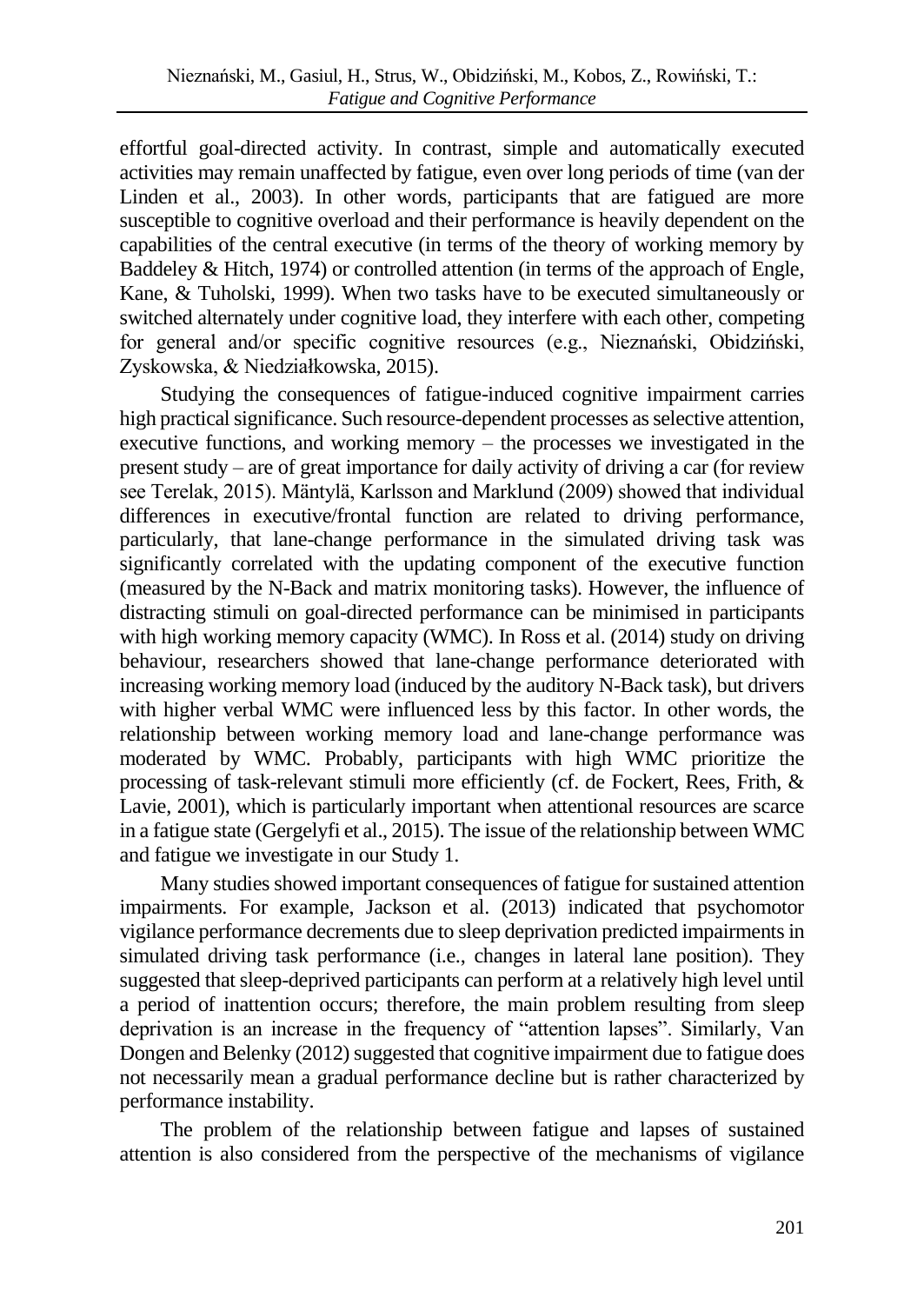decrement. Two competing theories are currently discussed in the field (Head & Helton, 2014; Helton & Russell, 2011). In the first approach, called the resource depletion or mental fatigue theory of vigilance decline, detection errors result from the scarcity of resources, building up over time. In the second approach, called boredom or mindlessness theory, vigilance decline is attributed to a lack of exogenous support for attention; the monotony of the vigilance task disengages attention from the task, participants become engaged in task-unrelated thoughts (mind-wandering), and detection errors occur as a result of a kind of goal-neglect (cf. Kane & Engle, 2003). According to van der Linden et al. (2003), fatigue may lead to insufficient activation of goals when a participant performs complex tasks involving executive control. In their study, fatigued participants, who had to work on a scheduling task for two hours showed deficits in tasks requiring flexibility and planning. In detail, the lowered flexibility of tired participants was indicated by a significant increase in the frequency of perseverative errors in the Wisconsin Card Sorting Test, whereas the planning deficit was reflected in the delayed first-move reaction time (RT) in the Tower of London task.

#### **Overview of the Present Studies**

The present work consists of three studies, their general aim was to find cognitive functions or measures of performance that are able to reflect moderate or even mild levels of fatigue in a group of healthy undergraduates. In Studies 1 and 2 we focused on correlational analyses concerning relationships between subjective symptoms of mental fatigue and objective level of performance in cognitive tasks. In Study 3 we experimentally manipulated the presence and duration of the fatigueinducing task to verify sensitivity of one of the selected measures to resources depletion. Generally, we expected that significant deteriorations of cognitive performance are not easy to be observed because of compensatory strategies adopted by the participants. However, based on cognitive and experimental psychology literature review, we chose as candidate functions those which are described as resource-dependent or control-demanding cognitive processes, hence, their sensitivity to modest limitations of available resources in a workaday-fatigue-state of an undergraduate are conceivable. In Study 1, we used a version of a popular Stroop task which measures inhibition of prepotent response as well as the goalneglect in cognitive performance. We also used the Rotation Span task to measure working memory capacity. As suggested by the research mentioned earlier, it can be hypothesised that fatigue is associated with goal maintenance problems, however, high WMC participants are probably less susceptible to resources availability limitations in fatigue states. In Study 2, we concentrated on executive functions categorised as inhibition (measured using another version of the Stroop task), shifting (Plus-minus task), and updating (2-Back task) (Miyake, Friedman, Emerson, Witzki, & Howerter, 2000). In general, we expected that the higher symptoms of fatigue are reported, the worse the performance in executive tasks will be observed.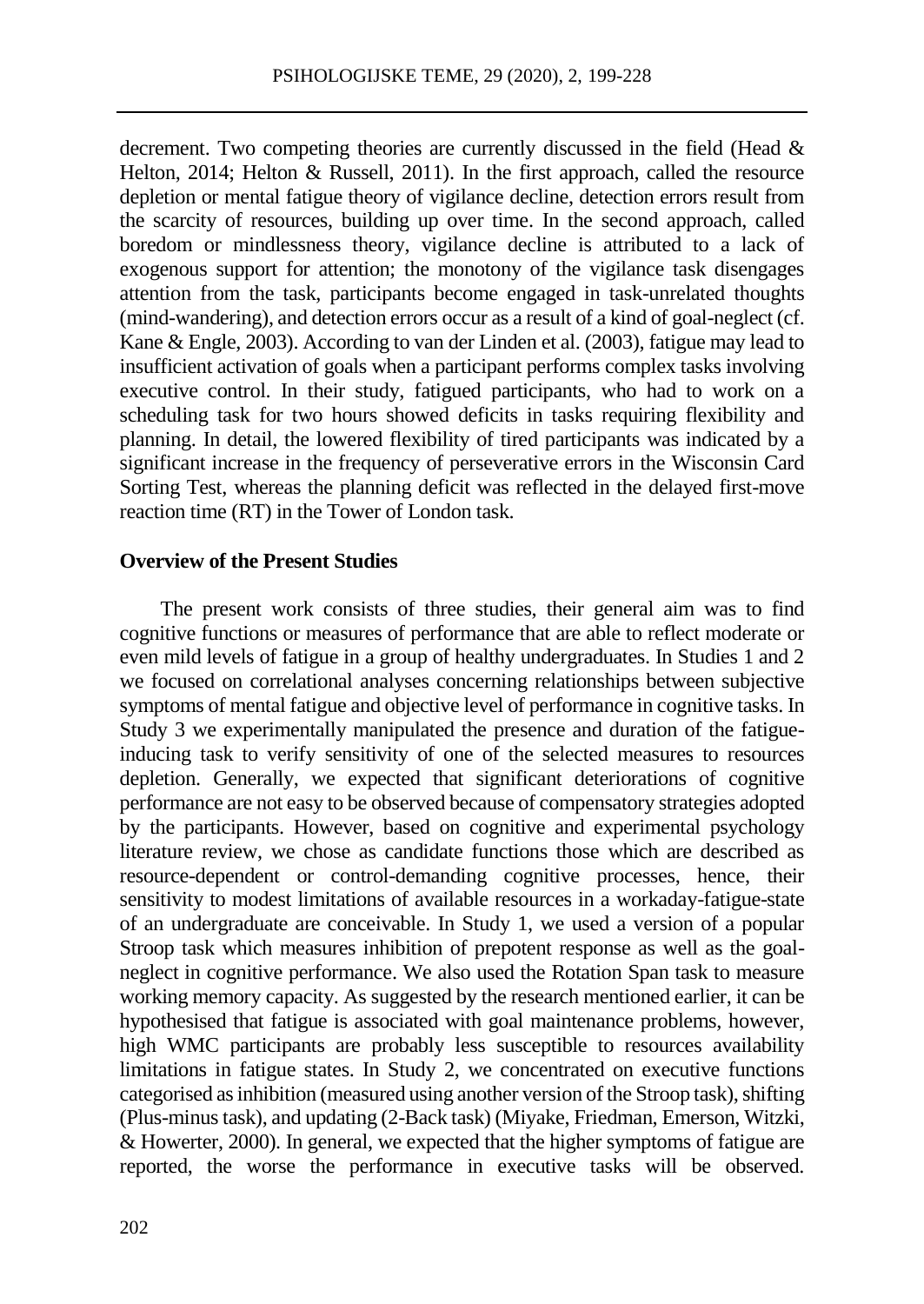Anticipating, we found that shifting ability reflected in the accuracy switch cost is the most salient correlate of fatigue among studied functions. Both in Study 2 and 3, we explored the relevancy of attentional-resource depletion associating fatigue, using the Sustained Attention to Response Task as an index of performance (Study 2) or as a task inducing mental fatigue (Study 3). In the present work we applied a new scale assessing self-reported mental fatigue which captures various subjective symptoms of fatigue, both directly connected with cognitive functioning as well as encompassing other, motivational, emotional, physiological or self-confidence aspects of mental fatigue.

### **Study 1**

In the first study, we investigated the relationship between the fatigue symptoms reported by our participants using the Fatigue Symptoms Scales and their performance on a test of WMC (the Rotation Span task) and a version of the Stroop task that emphasizes the role of goal-maintenance for effective performance.

There are many different instruments intended to measure mental fatigue. However, the aim of constructing the Fatigue Symptoms Scales (FSS; Gasiul, Strus, Nieznański, Rowiński, & Kobos, 2019) was to embrace the relatively widest range of different symptoms of the subjective experience of fatigue, both at the level of the current state (FSS-S) and at the trait level (FSS-T). The FSS construction was based on theoretical and empirical analyses and examination of other existing methods. Among these instruments were: (1) the Karolinska Sleepiness Scale which was shown to correlate with some physiological indices of sleepiness (Åkerstedt & Gillberg, 1990), (2) a scale measuring daily fatigue based on the Patient-Reported Outcomes Measurement Information System (PROMIS; Christodoulou, Schneider, Junghaenel, Broderick, & Stone, 2014), (3) the Appraisal of Fatigue in Relation to Performance based on adaptation-oriented and emotion-related ways of appraising fatigue and performance (van Dam, Keijsers, Eling, & Becker, 2011), (4) the Subjective Fatigue Scale which consists of concentration thinking difficulty, languor, reduced activation, reduced motivation, drowsiness, and feeling of physical disintegration subscales (Kobayashi, Demura, & Nagasawa, 2003), (5) the Chalder's Fatigue Scale assessing severity of physical and mental fatigue symptoms (Chalder et al., 1993), and (6) the Fatigue Impact Scale which assess the patients' perception of the effects of fatigue on their quality of life (Fisk et al., 1994; cf. Naschitz et al., 2004). However, all these instruments are relatively short (up to 29-items) and focused on rather specific aspects or domains of fatigue. The FSS, used in the current study consists of 60 items grouped into six subscales which gives a more wide range of different types of symptoms than in most other self-report scales and enables searching for associations between specific aspects of mental fatigue and objective indices of performance. The validity of the FSS was verified (Gasiul et al., 2019) in relation to the UWIST Mood Adjective Checklist (UMACL, measuring three dimensions of the core affect: hedonic tone, tense arousal, and energetic arousal,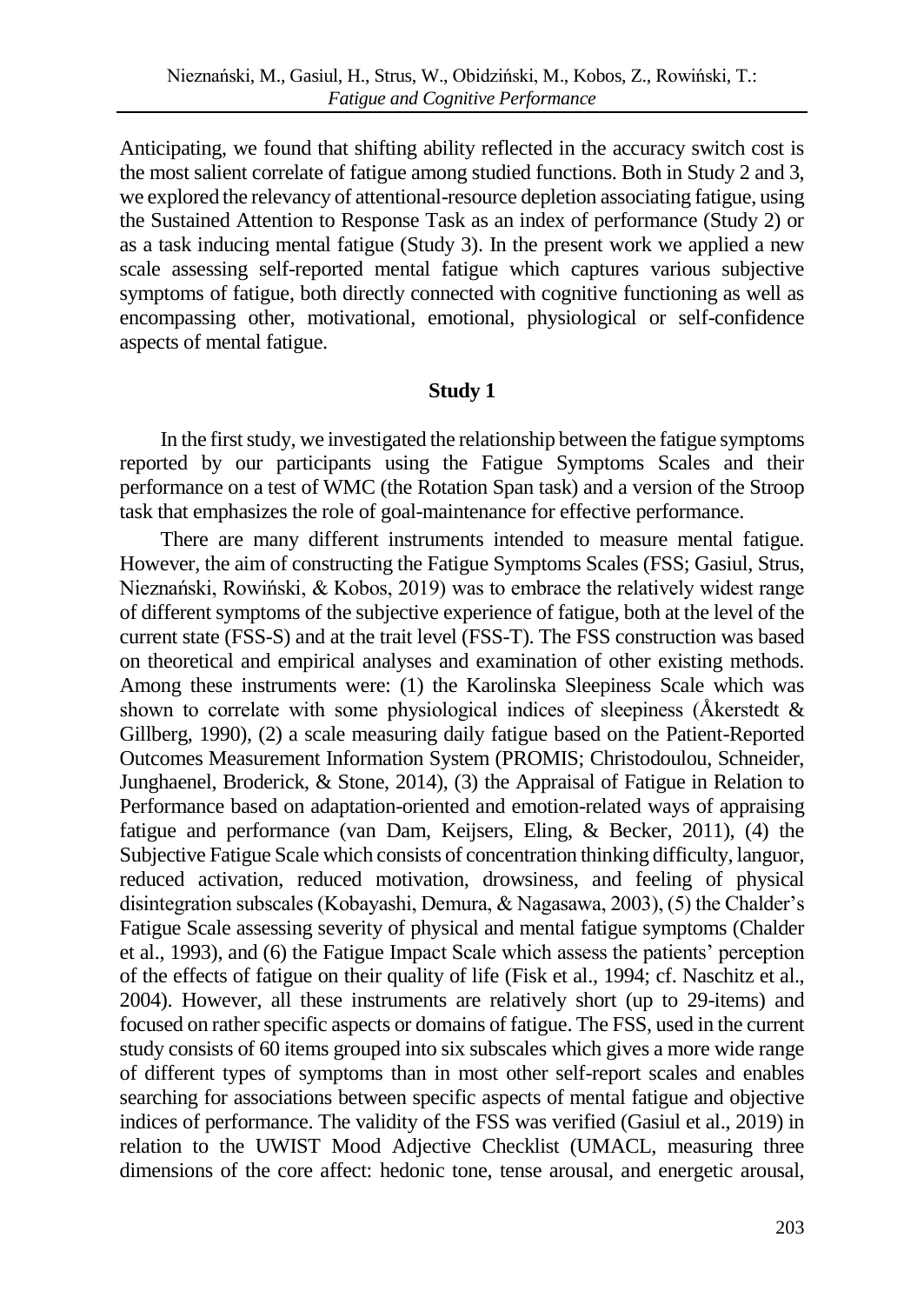Matthews, Jones, & Chamberlain, 1990), the Spielberger State-Trait Anxiety Inventory (Spielberger, Gorsuch, Lushene, Vagg, & Jacobs, 1983), the Pavlovian Temperament Survey (PTS, measuring strength of excitation, strength of inhibition, and mobility of nervous processes; Strelau, Angleitner, & Newberry, 1999), as well as the BIS/BAS scales (measuring sensitivity of the Behavioral Inhibition System and the Behavioral Approach System; Carver & White, 1994).

Working memory capacity can be defined as the effectiveness of the central executive subsystem of working memory in the coordination with various cognitive functions (e.g., McCabe, Roediger, McDaniel, Balota, & Hambrick, 2010). It is usually measured using complex span tests, that is, tasks that require the retention of several items in the face of interference from a secondary task. In our study, we used the Rotation Span task which is one of the established complex span tasks used in many studies on WMC (e.g., Foster et al., 2014; Harrison et al., 2013; Kane et al., 2004).

Another test used in Study 1, the Stroop colour interference task (Stroop, 1935; cf. Friedman & Miyake, 2004; Jackson & Balota, 2013; Kane & Engle, 2003) is a popular experimental paradigm in which the participants name the colour in which the words are printed. In one type of trials, the colour and word are incongruent, such as the word GREEN printed in red; in the other type of trials, the word and its colour are concordant, as the word RED printed in red. Colour naming is slower and less accurate in incongruent trials than in congruent ones. The Stroop task performance is determined by at least two mechanisms (Kane & Engle, 2003). One of them can be classified as a type of inhibition, namely, the prepotent response inhibition (Friedman & Miyake, 2004) because the participants have to inhibit the dominant tendency to read the words. This determinant of performance is closely connected with "attentional selection" because the participants have to actively select the colour dimension of each stimulus instead of its meaning; it is assumed that this competition resolution process is time-consuming (Jackson & Balota, 2013). Another critical determinant of performance is a breakdown in the ability to maintain task goals across trials. Failures of this process are reflected primarily in errors committed when the participant neglects the goal of naming the font colour and habitually reads the word. According to Kane and Engle (2003), a version of the Stroop task including many congruent trials makes the task more sensitive to goal-neglect because on congruent trials participants do not have to maintain the goal of ignoring the word meaning.

### **Method**

#### **Participants**

Sixty-four participants volunteered in the study in exchange for course credits. The group consisted of undergraduates from a rather homogenous population of well-functioning university students. All participants were native speakers and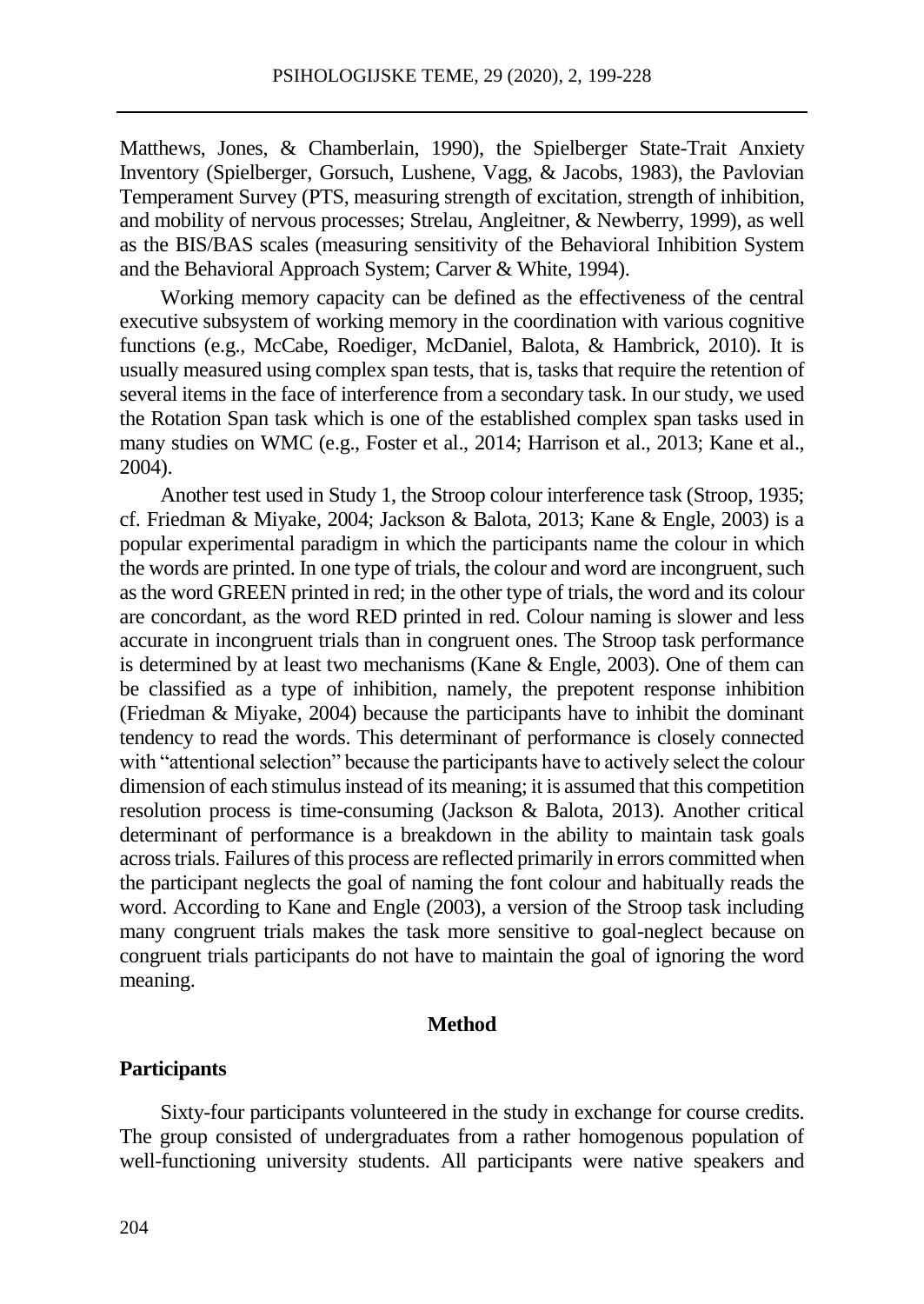declared normal colour vision. Four participants were excluded because they completed only one page of the FSS. The mean age of the participants was 20.6 years (ranging from 20 to 25 years); 12 were men.

# **Materials**

*Fatigue Symptoms Scales – State (FSS-S).* The FSS consists of 60 items describing various symptoms of fatigue that form a total score, as well as six subscales:

- 1) cognitive symptoms (12 items, e.g., *Difficulty in thinking*. or *Absentmindedness*.);
- 2) executive symptoms (5 items, e.g., *Decline in coordination of movement*.);
- 3) emotional symptoms (12 items, e.g., *Irritation and annoyance*.);
- 4) motivational symptoms (10 items, e.g., *Exhaustion and lack of energy to act*.);
- 5) self-confidence symptoms (5 items, e.g., *Decline in self-confidence*.); and
- 6) physiological symptoms (13 items, e.g., *The ache in head, muscles or stomach*.)

In the state version (FSS-S), the participants are asked to indicate to what extent they experience a particular symptom at the current moment on a 5-point rating scale ranging from 0 (*not at all*) to 4 (*very strongly*). The validation study (Gasiul et al., 2019) showed that the FSS-S subscales are strongly intercorrelated and exploratory factor analysis (EFA) indicated one-factor (accounting for 81 % of the variance) structure of the measure. This justifies the use of the total score and treatment of the subscales as aspects of the same phenomenon. In the current Study 1, the reliabilities of the FSS-S subscales measured by Cronbach's alpha coefficients range between .82 (executive symptoms subscale) and .96 (total score). Table 1 presents these coefficients as well as medians, means and *SD* scores of FSS-S subscales obtained by the participants in Study 1. Intercorrelations of FSS-S subscales obtained in the current sample ranged from .46 to .91.

# Table 1

| <b>Fatigue Symptoms Scale-State</b> | Median |       | Mean $(SD)$ |     |  |
|-------------------------------------|--------|-------|-------------|-----|--|
| Total fatigue symptoms              | 55     | 60.97 | (35.08)     | .96 |  |
| Cognitive symptoms                  | 12     | 12.51 | (7.85)      | .90 |  |
| Executive symptoms                  | 4      | 4.82  | (3.65)      | .82 |  |
| <b>Emotional symptoms</b>           | 11     | 12.39 | (7.83)      | .85 |  |
| Motivational symptoms               | 13     | 13.15 | (7.54)      | .86 |  |
| Self-confidence symptoms            | 3      | 3.85  | (3.94)      | .86 |  |
| Physiological symptoms              | 8      | 10.56 | (8.35)      | .87 |  |

*Descriptive Data for the Fatigue Symptoms Scales – State and Cognitive Measures from Study 1*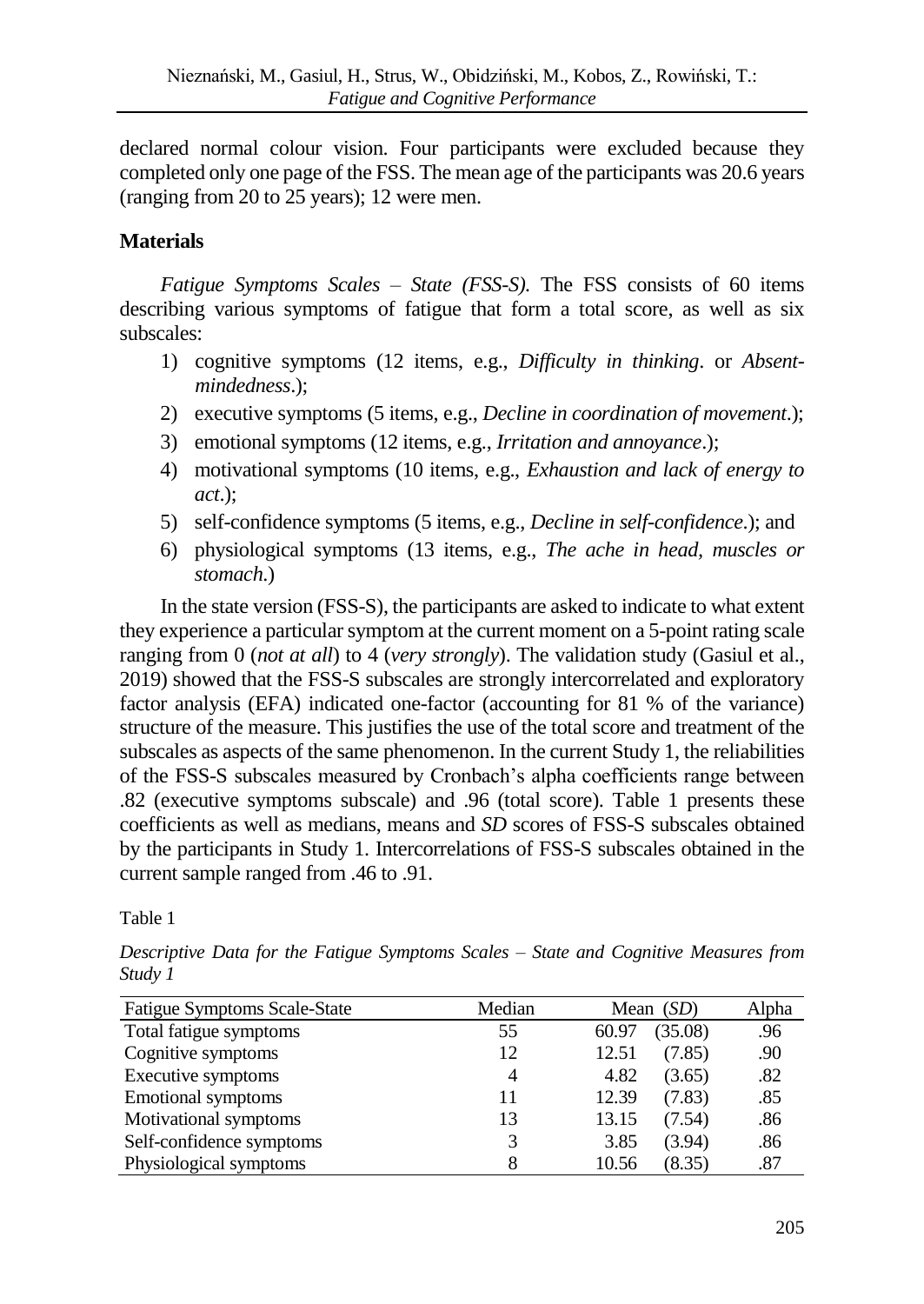|                                 | Median | Mean $(SD)$     | Alpha |
|---------------------------------|--------|-----------------|-------|
| <b>Cognitive Tasks</b>          |        |                 |       |
| Stroop 25 %: Errors             |        | 2.35<br>(2.00)  |       |
| Stroop $25$ %: RT (ms)          | 788.2  | 809.59 (156.61) |       |
| Stroop 25 %: RT Difference (ms) | 229.8  | 240.91 (131.36) |       |
| Rotation Span: Capacity Score   | 24     | 24.40<br>(8.90) |       |

*Note.* Errors: number of errors committed in incongruent trials; RT: mean reaction time for all correct responses, RT Difference: the difference between mean RT in congruent and incongruent trials; Capacity: the number of correctly recalled arrows' orientations.

#### *Cognitive Tasks*

*Stroop task.* We used a computer version of the Stroop task – the participants were instructed to classify the font colour of a stimulus as quickly and accurately as they can (pressing specific keys on a keyboard). The task began with instructions and a short practice session with feedback provided to the participants after each trial concerning the accuracy of their reactions. Next, two target sessions were performed by the participants, each consisting of 64 trials separated by a one-minute break. As the materials, we used four words/colours (blue, red, green, and purple); all the stimuli were presented on a black screen, and each word was preceded by a fixation point visible for 350 ms, and followed by a blank slide for 650 ms. In order to increase the role of the goal maintenance ability for task performance, only 25 % of the trials were incongruent, and the rest were congruent. The dependent measures were the mean correct RT on all trials, the RT difference between congruent and incongruent trials, and the number of errors committed on incongruent trials.

*Rotation Span.* The main goal required in this task is to maintain and recall a sequence of arrows pointing from the centre of the screen in one of eight directions. The interfering task, performed between the arrow presentations, consists of judging whether a rotated letter presented on the screen is standard or mirror-reversed. After the rotation judgment, the participant sees a new arrow or a recall screen. Each arrow is presented for 900 ms. On the recall screen, all the possible arrow directions are displayed and marked by numbers. The participant indicates the order of the arrows using these numbers. The participants are instructed to use the space bar if they do not remember the arrow from a particular position. The letters displayed between the arrow presentations are R, G, and J, rotated at 0°, 45°, 90°, 135°, 180°, 225°, 270°, or 315°. The test begins from detailed instructions being given to the participant and three training trials. On the target task, between 2 and 6 arrows are presented on each trial, and there are a total of 13 trials: three 2-arrows trial, three 3-arrow trials, three 4-arrow trials, three 5-arrow trials, and one 6-arrow trial. Performance is assessed by summing the number of arrows correctly recalled in the correct order in all the trials, hence, the highest possible score is 48. Table 1 shows the descriptive data for the cognitive measures and Table 2 presents their intercorrelations. When reporting correlations among measures, in both Study 1 and 2, we used non-parametric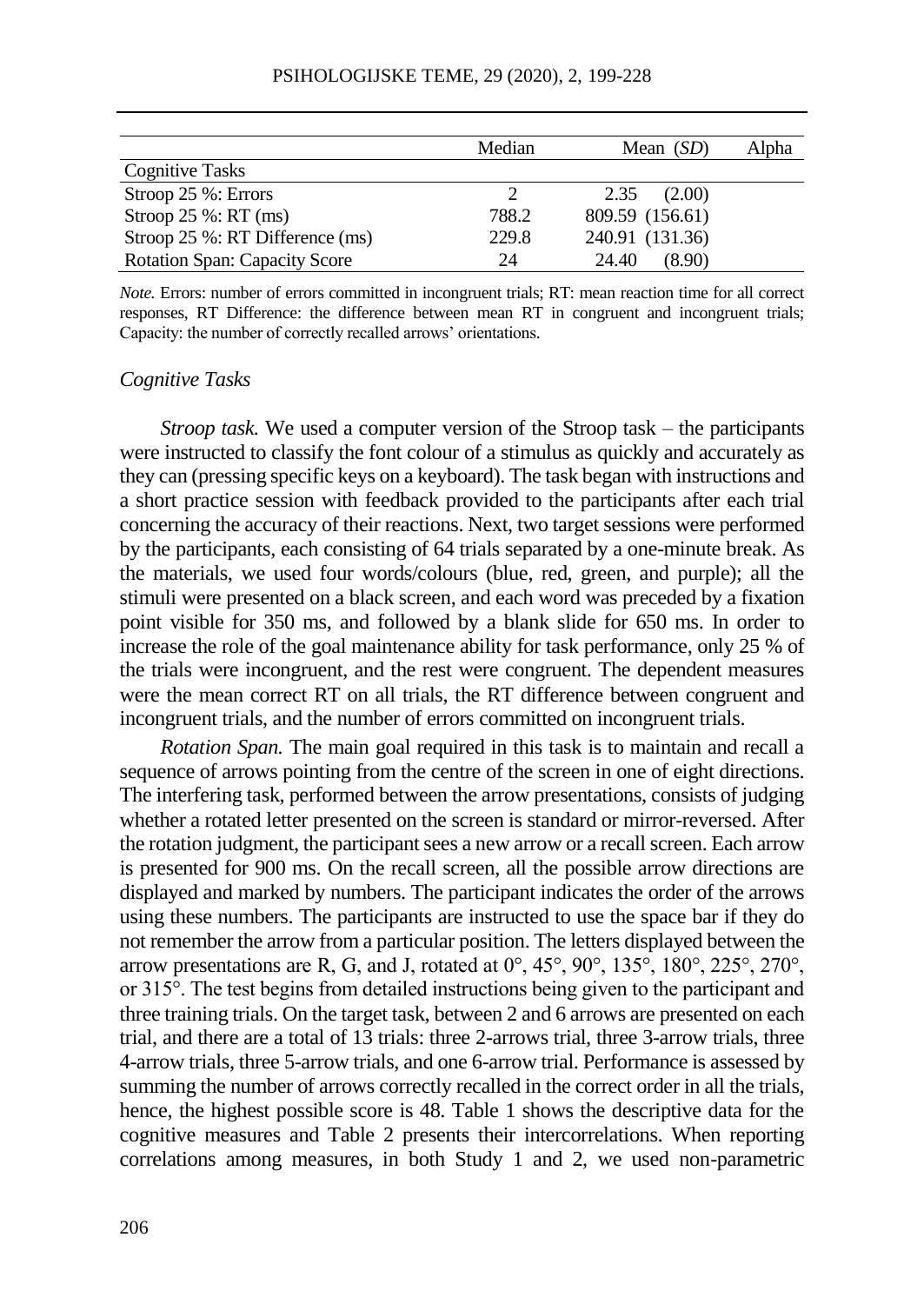Spearman's *rho* rank order correlations due to non-normal distribution of most of the variables<sup>1</sup>.

### Table 2

*Spearman's Rho Rank Order Correlations between Cognitive Performance Measures and the Scores from the Fatigue Symptoms Scales – State in Study 1*

|                                      |         | Stroop 25 %       |                  | <b>Rotation Span</b> |  |  |
|--------------------------------------|---------|-------------------|------------------|----------------------|--|--|
|                                      | Errors  | RT                | RT<br>Difference | Capacity             |  |  |
| Stroop 25 %: Errors                  |         |                   |                  |                      |  |  |
| Stroop $25$ %: RT (ms)               | $-.222$ |                   |                  |                      |  |  |
| Stroop 25 %: RT Difference (ms)      | $-.088$ | .502 <sup>b</sup> |                  |                      |  |  |
| <b>Rotation Span: Capacity Score</b> | .003    | $-478b$           | $-.070$          |                      |  |  |
| FSS-S: Total fatigue                 | $-.051$ | .129              | .096             | $-.095$              |  |  |
| Cognitive                            | .040    | .112              | .040             | $-.102$              |  |  |
| Executive                            | $-.054$ | $.255^{\rm a}$    | .061             | $-.073$              |  |  |
| Emotional                            | $-.177$ | .150              | .070             | $-.153$              |  |  |
| Motivational                         | $-.114$ | .109              | .082             | $-.028$              |  |  |
| Self-confidence                      | .091    | .161              | .100             | $-322^{\rm a}$       |  |  |
| Physiological                        | $-.022$ | .106              | .078             | .099                 |  |  |

*Note*. Significant correlations are indicated in bold font;  ${}^{a}p < .05; {}^{b}p < .001$ .

# **Procedure**

 $\overline{a}$ 

All the participants were examined between 1 p.m. and 4 p.m. at individual workstations in the University Lab. The participants started with completing the FSS concerning their current state. Next, they performed the Stroop task and ended with the Rotation Span task. Cognitive tasks were designed and applied using E-Prime 2.0 (Psychology Software Tools, Inc.).

# **Results and Discussion**

As shown in Table 2, the correlation coefficient between the number of errors committed by the participants and the RT difference between congruent and incongruent trials was close to zero, which suggests that these two indices taken from

<sup>&</sup>lt;sup>1</sup> In Study 1, a Kolgomorov-Smirnov test indicated that the following measures were significantly deviant from a normal distribution: Errors in Stroop task, Executive symptoms, Self-confidence symptoms, and Physiological symptoms FSS-S subscales. In Study 2, distributions of all subscales of FSS-S (measured before session) and of almost all subscales of FSS-T (except Cognitive and Emotional symptoms) were significantly non-normal; among cognitive measures only the RT switch cost variable and false alarms rate of SART were distributed normally, the rest were significantly non-normal.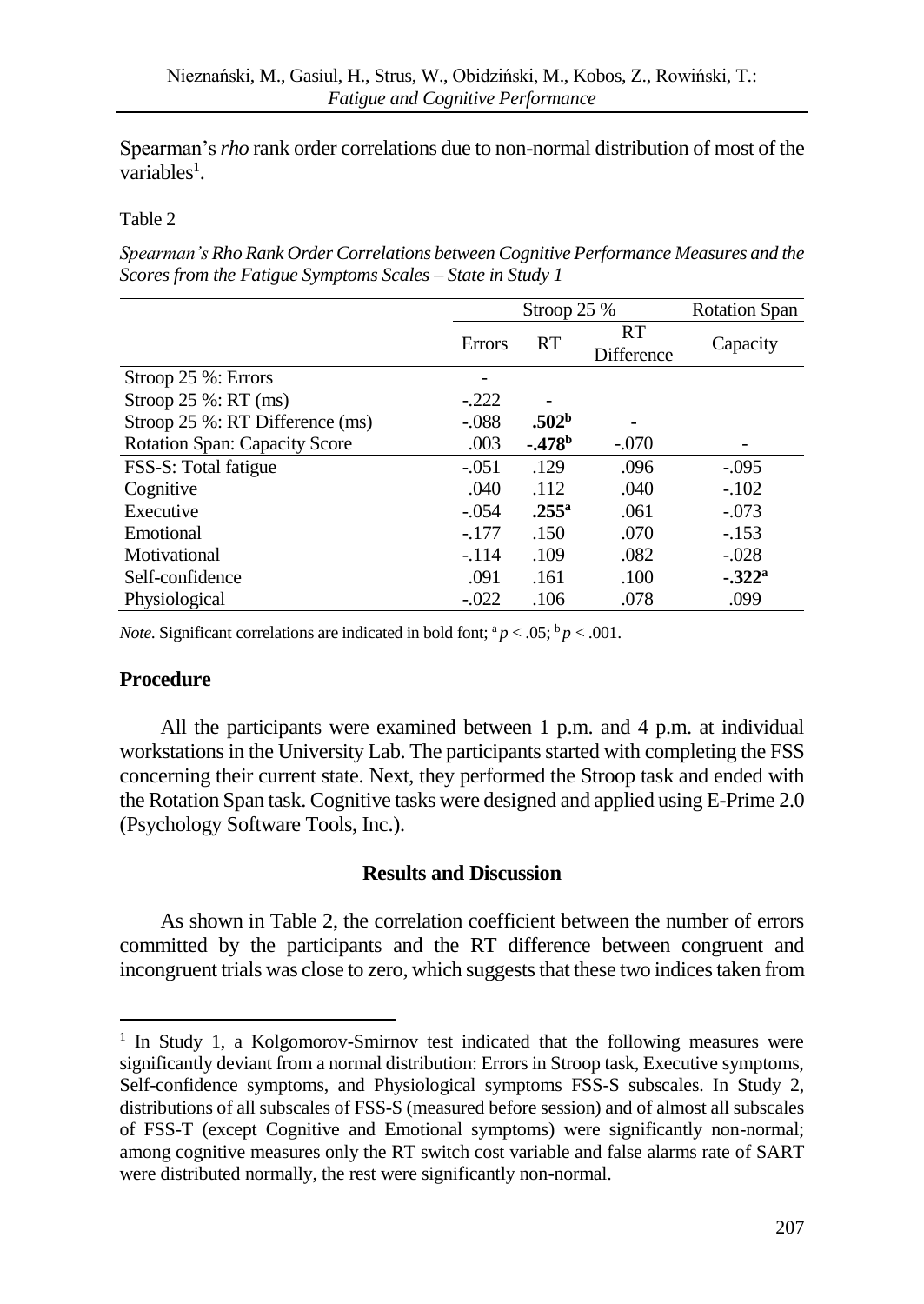the Stroop task probably capture different processes. This is consistent with our assumption that the accuracy score is based on the ability to maintain the goal of the task, whereas the difference in RTs between congruent and incongruent trials reflects the inhibition ability. The intercorrelations between the cognitive measures also showed that the participants with the higher WMC responded faster in the Stroop task.

The results of main interest in this study are shown in the bottom half of Table 2. There were only two significantly different from zero correlation coefficients – fatigue symptoms grouped in the executive subscale correlated with RTs in the Stroop test, and the participants with higher WMC reported significantly fewer symptoms of self-confidence fatigue. Therefore, we did not confirm the relationship between fatigue and goal-neglect in our group of participants. The lack of any significant association between the RT difference between congruent and incongruent trials and fatigue indices was quite surprising, taking into account the reports in the literature (e.g., Faber, Maurits, & Lorist, 2012; Guo et al., 2018). However, the contribution of inhibition ability in the version of the Stroop task with 25 % incongruent trials may not be reliably captured; hence, in Study 2, we used a version of the task that uses only incongruent and neutral trials.

#### **Study 2**

In this study, we used four cognitive tasks intended to measure sustained attention and various executive functions. When choosing an approach to assess executive function, we followed a well-known analysis by Miyake et al. (2000), who indicated that three partially separable factors support executive performance. Their confirmatory factor analysis showed that a three-factor model of executive functions fits the data significantly better than a one-factor or two-factor model. The three components are inhibition, shifting, and updating. Inhibition is the ability to inhibit the automatic or prepotent reactions on presented stimulus when necessary for effective performance. Mental set-shifting is responsible for the ability to effectively switch between multiple tasks or mental states. Information updating is connected with the monitoring and encoding of incoming information – it is not a passive storing but an active manipulation of the relevant information (cf. Nieznański et al., 2015).

To measure the three components of executive function we used the Stroop task described in Study 1, the Plus-minus task, and the N-Back task. The Plus-minus task is a task-switching procedure intended to compare performance when participants alternate between tasks (i.e., arithmetic operations of adding and subtracting) with performance when repeating a single operation. The difference in speed or accuracy of the performance is called a "switch cost" or "shift loss" (Jersild, 1927). Individual differences in the switch cost may be interpreted as a reflection of the ability of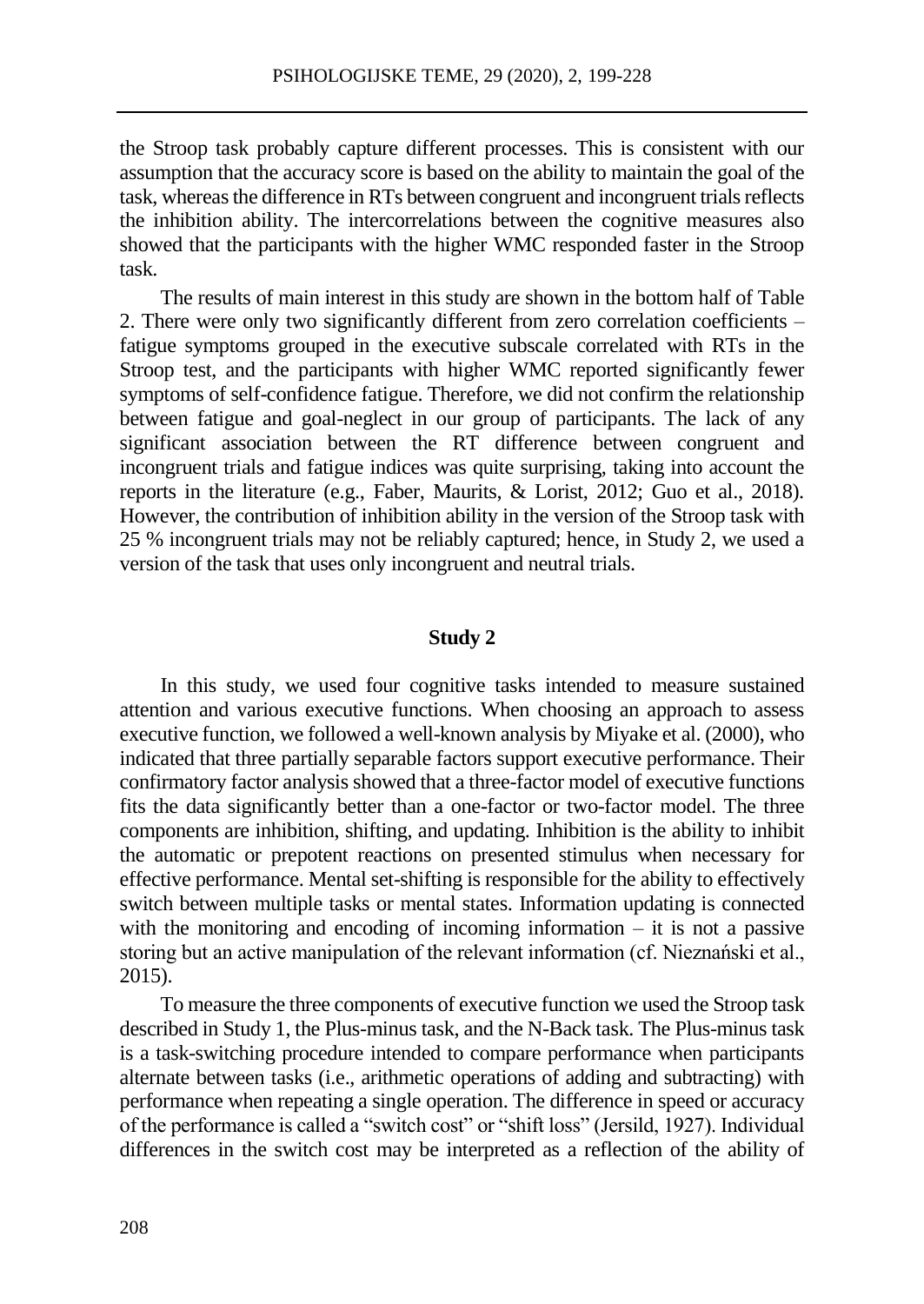executive control processes to reconfigure task-sets or as a manifestation of the ability to overcome a type of proactive interference. This interference (called "taskset inertia", Allport, Styles, & Hsieh, 1994) results from the competition between the tasks – one task-set persists over time and interferes with the performance of a new task (Kiesel et al., 2010; Logan, 2003; Miyake et al., 2000).

The N-Back task requires participants to monitor a stream of stimuli and to respond whenever a stimulus is presented that is the same as the one shown N trials before (e.g., Jaeggi, Buschkuehl, Perrig, & Meier, 2010; Kane, Conway, Miura, & Colflesh, 2007). The task is typically used as a working memory paradigm, especially in neuroimaging studies (e.g., Awh et al., 1996; Jonides et al., 1997; Owen, McMillan, Laird, & Bullmore, 2005); it requires maintaining and updating a memory set.

Apart from the executive tasks, we also assessed the participants' ability to sustain attention. As mentioned in the introduction, boredom/monotony and fatigue/overload theories have been proposed to explain lapses of sustained attention (Head & Helton, 2014). According to the boredom theories, monotony causes participants to disengage from a task – sustained attention should be supported by exogenous stimulation to be maintained over time. The second approach argues that focusing attention is cognitively demanding so it depends on the amount of mental resources that are available. Following the latter approach, we expect that resource depletion due to fatigue will affect sustained attention task performance.

The Sustained Attention to Response Task (SART; Robertson, Manly, Andrade, Baddeley, & Yiend, 1997) that we used in this study, is a kind of continuous performance paradigm in which the participant responds to more frequent non-targets and withholds his/her responses to rare targets. Such a task requires a high level of conscious attention to the response, endogenous modulation of alertness and it is sensitive to transient lapses in attention. In other words, SART is a measure of mind-wandering and sustained attention or vigilance (e.g., Cheyne, Solman, Carriere, & Smilek, 2009; Head & Helton, 2014; Robertson et al., 1997). However, in the SART, repeated responding to non-targets becomes automatic and this prepotent motor response has to be occasionally withheld to targets. Therefore, participants' performance in the SART is also dependent on the ability to inhibit a motor response (e.g., Carter, Russell, & Helton, 2013; Wilson, Russell, & Helton, 2015).

To assess self-reported symptoms of fatigue, we used the Trait and State versions of the FSS completed by the participants before they performed the cognitive tasks. The participants were also asked to complete the State version of the FSS after they had finished the cognitive tasks. In this way, we intended to assess the influence of this intensive but relatively short cognitive effort on fatigue symptoms. We aimed to find which fatigue symptoms are affected by this effort. If an increase in fatigue symptoms will be restricted to cognitive symptoms – for example, finding it difficult to concentrate, the participant presumably just interprets the errors or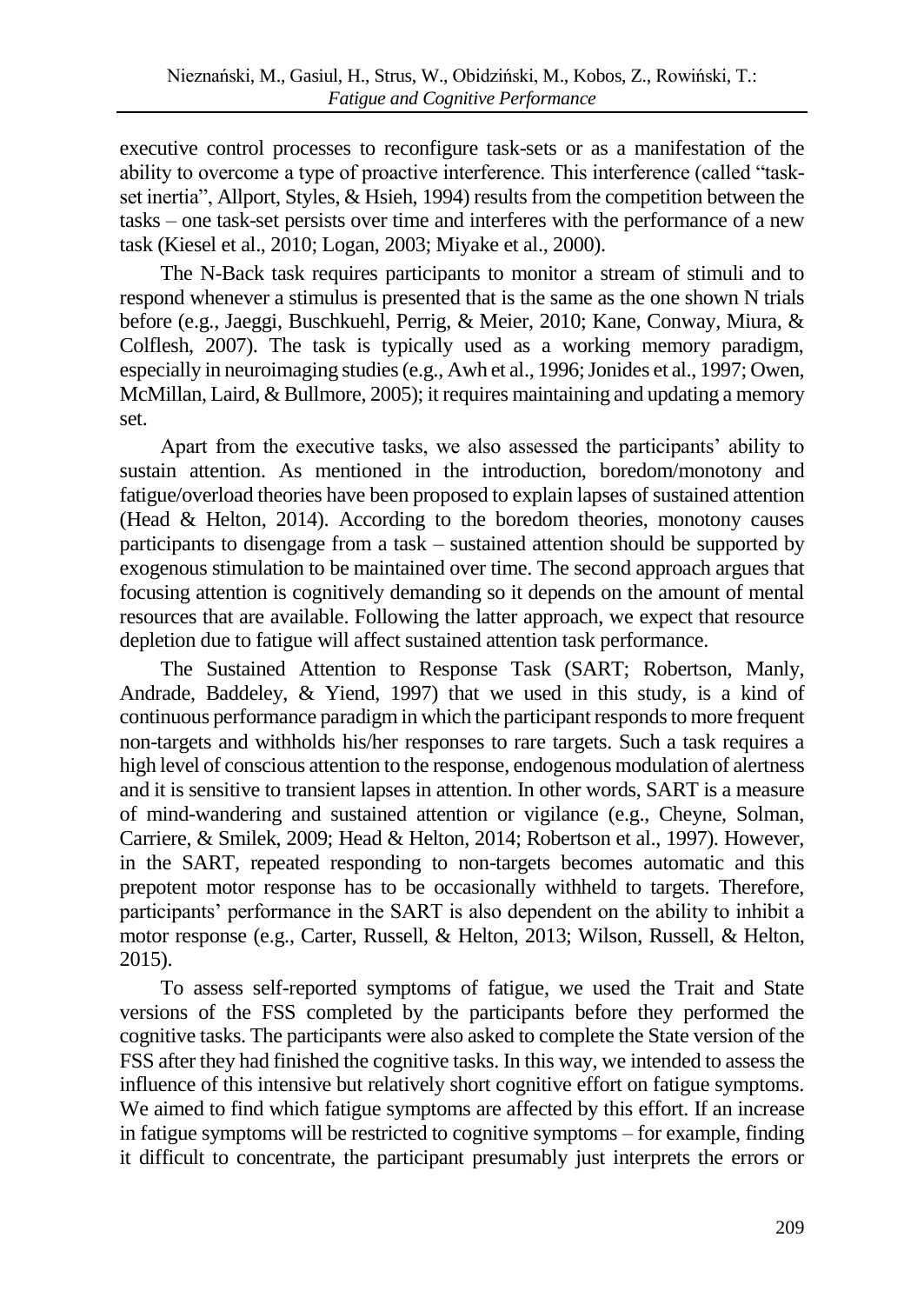difficulties she/he has noticed during task performance as resulting from fatigue. Therefore, an increase in reported cognitive fatigue may just reflect the participant's dissatisfaction with their performance in the cognitive tasks. However, if the participant reports an increase also in other kinds of fatigue symptoms – for example, a drop in motivation, it is probable that these symptoms reflect a genuine mentalresource depletion due to engagement in cognitive activity.

### **Method**

### **Participants**

Sixty-four undergraduate students participated in the study in exchange for course credits. Among them, cognitive-test data were lost for 2 participants due to equipment failure. Moreover, one participant failed to follow the instructions in the Plus-minus task, and another one in the SART. In the case of the FSS, one participant completed only the first page of the scale at the beginning of the study, and three other participants made the same mistake at the end of the study. The mean age of the participants was 20.1 years (ranging from 19 to 25 years), among them 17 were men.

### **Materials**

*Fatigue Symptoms Scales.* In contrast to the state version, FSS-S – described above (Study 1) – the trait version, FSS-T assesses the susceptibility to fatigue, and the participants use a 5-point scale (ranging from 0 – *never or very rarely* to 4 – *very often*) to indicate how often they experience the particular fatigue symptom while doing their job. Apart from the total score and 6 subscales (measuring: cognitive, executive, emotional, motivational, self-confidence, and physiological symptoms), the FSS-T additionally includes the neurotic fatigue subscale (using 8 items) measuring the propensity for experiencing fatigue during everyday life without visible reason. As expected on the grounds of similarly to the FSS-S, the FSS-T subscales are strongly intercorrelated and the measure is one-factor structured (a single factor explains 86 % of the variance in EFA; Gasiul et al., 2019). In the current study, Cronbach's alpha coefficients of the FSS-T subscales ranged between .57 (executive symptoms subscale), and .95 (total score; see Table 3 presenting the results of the FSS-T subscales obtained in Study 2). Table 4 presents the alpha coefficients as well as descriptive data of FSS-S subscales obtained by the participants in Study 2 before and after the cognitive-tasks block. Intercorrelations of FSS-T subscales obtained in the current sample ranged from .52 to .92.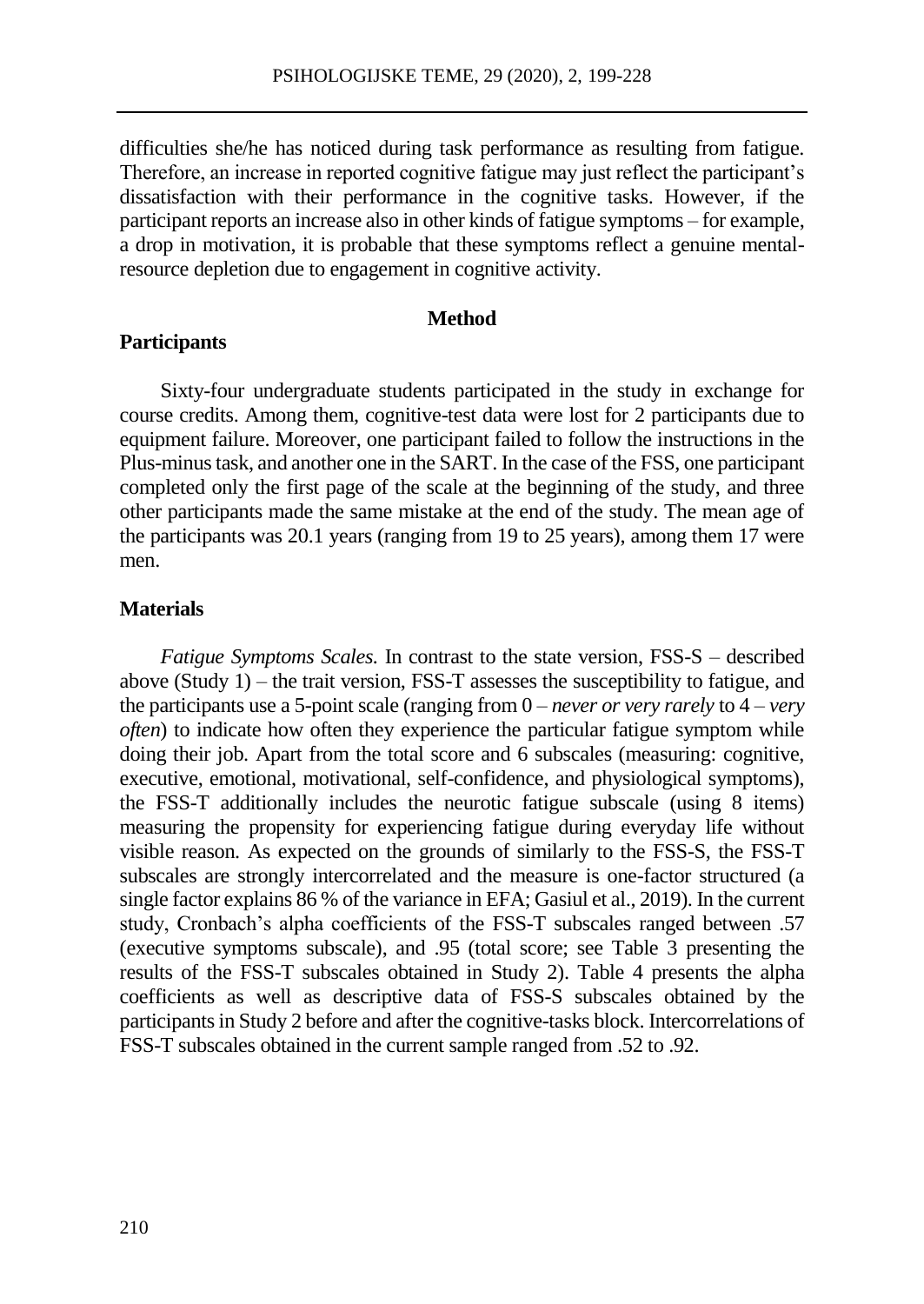## Table 3

|                       |  |  |  |  | Descriptive Data for the Fatigue Symptoms Scales – <b>Trait</b> and Cognitive Performance |
|-----------------------|--|--|--|--|-------------------------------------------------------------------------------------------|
| Measures from Study 2 |  |  |  |  |                                                                                           |

| <b>Fatigue Symptoms Scales-Trait</b>  | Median         | Mean $(SD)$       | Alpha |
|---------------------------------------|----------------|-------------------|-------|
| Total fatigue symptoms                | 84.5           | 84.30<br>(31.94)  | .95   |
| Cognitive symptoms                    | 16.5           | 17.66<br>(7.23)   | .83   |
| Executive symptoms                    | 6              | 6.87<br>(2.65)    | .57   |
| <b>Emotional symptoms</b>             | 15             | 15.86<br>(6.97)   | .80   |
| Motivational symptoms                 | 16             | 17.27<br>(6.96)   | .85   |
| Self-confidence symptoms              | 5              | 5.37<br>(3.53)    | .70   |
| Physiological symptoms                | 15             | 16.70<br>(8.09)   | .84   |
| Neurotic fatigue                      | 12             | 12.83<br>(5.93)   | .81   |
| <b>Cognitive Tasks</b>                |                |                   |       |
| Plus-Minus: Switch cost RT (ms)       | 58.5           | 69.77 (258.02)    |       |
| <b>Plus-Minus: Switch cost Errors</b> | 0.5            | 0.623(1.724)      |       |
| <b>SART: FAR</b>                      | 0.556          | 0.550(0.190)      |       |
| <b>SART: OMR</b>                      | 0.023          | 0.045(0.054)      |       |
| <b>SART: CVRT</b>                     | 0.327          | 0.351(0.128)      |       |
| Stroop: Errors                        | $\overline{c}$ | 2.270 (2.097)     |       |
| Stroop: $RT$ $(ms)$                   | 855.35         | 873.48 (221.03)   |       |
| Stroop: Interference $(ms)$           | 107.81         | (77.06)<br>131.83 |       |

*Note.* FAR: false alarm errors rate; OMR: omission errors rate; *CV*: coefficient of variability; Interference: the difference between mean RT in incongruent and neutral trials.

### Table 4

*Medians, Means, Standard Deviations (SD), and Cronbach's Alphas for the Fatigue Symptoms Scales - State Used before and after Cognitive-Task Session and the Comparison of These Scores (Study 2)*

|               | <b>Before</b>  |         |     |                | After   |       | Change         |         | Wilcoxon   |
|---------------|----------------|---------|-----|----------------|---------|-------|----------------|---------|------------|
| FSS-S         | Median         | Mean    |     | Alpha Median   | Mean    | Alpha | Median         | Mean    | signed-    |
|               |                | (SD)    |     |                | (SD)    |       |                | (SD)    | rank test  |
| Total fatigue | 39             | 47.32   | .96 | 80             | 78.79   | .97   | 29.5           | 32.90   | $z = 6.25$ |
| symptoms      |                | (31.95) |     |                | (43.36) |       |                | (34.38) |            |
| Cognitive     | 7              | 8.97    | .89 | 17             | 17.25   | .93   | 8              | 8.69    | $z = 5.98$ |
| symptoms      |                | (7.14)  |     |                | (10.40) |       |                | (8.64)  |            |
| Executive     | 3              | 3.81    | .75 | 9              | 9.28    | .87   | 5              | 5.53    | $z = 6.44$ |
| symptoms      |                | (3.01)  |     |                | (4.78)  |       |                | (3.97)  |            |
| Emotional     | 8              | 9.94    | .88 | 12             | 14.23   | .90   | $\overline{4}$ | 4.28    | $z = 4.74$ |
| symptoms      |                | (7.71)  |     |                | (9.26)  |       |                | (5.85)  |            |
| Motivational  | 8              | 9.62    | .87 | 13             | 13.08   | .86   | 2.5            | 3.73    | $z = 4.06$ |
| symptoms      |                | (7.49)  |     |                | (7.67)  |       |                | (6.41)  |            |
| Self-         | $\overline{c}$ | 2.97    | .83 | $\overline{4}$ | 4.52    | .79   | 1              | 1.65    | $z = 3.69$ |
| confidence    |                | (3.47)  |     |                | (3.71)  |       |                | (3.30)  |            |
| symptoms      |                |         |     |                |         |       |                |         |            |
| Physiologica  | 7              | 9.14    | .88 | 14             | 16.82   | .91   | 7              | 8.22    | $z = 6.04$ |
| 1 symptoms    |                | (8.25)  |     |                | (10.88) |       |                | (8.43)  |            |

*Note.* All differences are significant with  $p < .001$ .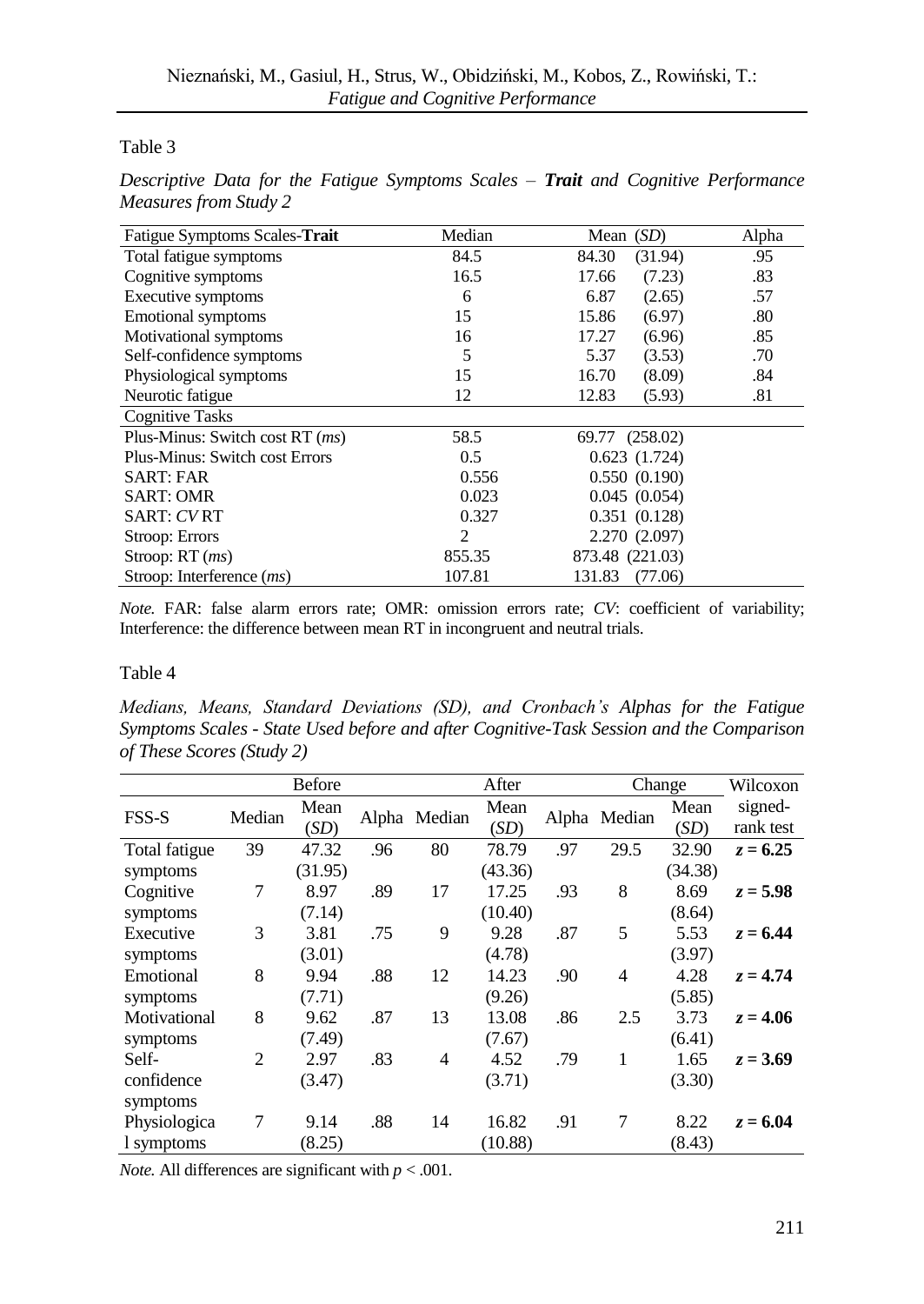#### *Cognitive Tasks*

*Stroop task.* In Study 2, we used a version of the Stroop task with incongruent and neutral trials only, with no congruent trials. Neutral words were chosen to match the colour words in length and in frequency of occurrence in the language, and they started with letters other than the colour words. We presumed that such a version of the Stroop task emphasizes the role of inhibition ability more than goal maintenance ability. Other elements of this task procedure were the same as in Study 1.

*Plus-minus task.* The task we used here, was a computer version of the one used by Miyake et al. (2000); it consisted of three blocks of 30-trials. On each trial, a plus or minus sign was placed between a two-digit number (ranging from 13 to 96) and the number 3. Two-digit numbers in consecutive trials never ended with the same digit. The task started with several practice trials displayed on a computer screen (e.g.,  $79 + 3 = ?$ ). The target task started with a 30-trial block in which the participants were only adding 3 to the two-digit numbers. In the second block, they were only subtracting 3, and finally, in the third block, they had to shift between the two arithmetic operations. On each trial, the participants indicated the outcomes of each operation using a keyboard; their responses appeared on a computer screen to the right of the equals sign. Between slides, a blank slide was displayed for 500 ms. The participants were instructed to work quickly and accurately. The costs of switching between the arithmetic operations were indexed by RT cost and accuracy cost. The former was calculated as the difference between the mean RT of a trial in the alternating block and the average of the mean RTs of addition trials and subtraction trials in the homogenous blocks. Accuracy cost was calculated as the difference in the number of errors committed in the alternating block and the mean of errors made in the two homogenous blocks.

*2-Back task.* We used a 2-Back version of the N-Back task, which means that the participants should respond positively if a letter matches the letter presented two trials ago. As stimuli, we used the letters: B, F, K, M, R, and X; they were presented one at a time, for 500 ms each, followed by a blank 1500 ms interstimulus interval. The sequence of the stimuli consisted of 243 trials, among which 60 were targets. The dependent variables were the proportion of false alarms and the proportion of omission errors.

*Sustained Attention to Response Task.* The SART procedure used here followed the procedure created by Robertson et al. (1997). In this task, 243 single digits were presented visually on a computer screen. The digits ranged from 1 to 9, and each was presented 27 times in random order across the task. Each digit was presented for 250 ms, followed by a 900 ms mask #. Digits were presented in the *Symbol* font in five different sizes (48, 72, 94, 100, 120 points). Participants were instructed to respond using the ENTER key to all digits except the digit 3. The task started with a short practice session. The metrics of interest in the SART were errors of commission, errors of omission, and variability of RT. Errors of commission (the proportion of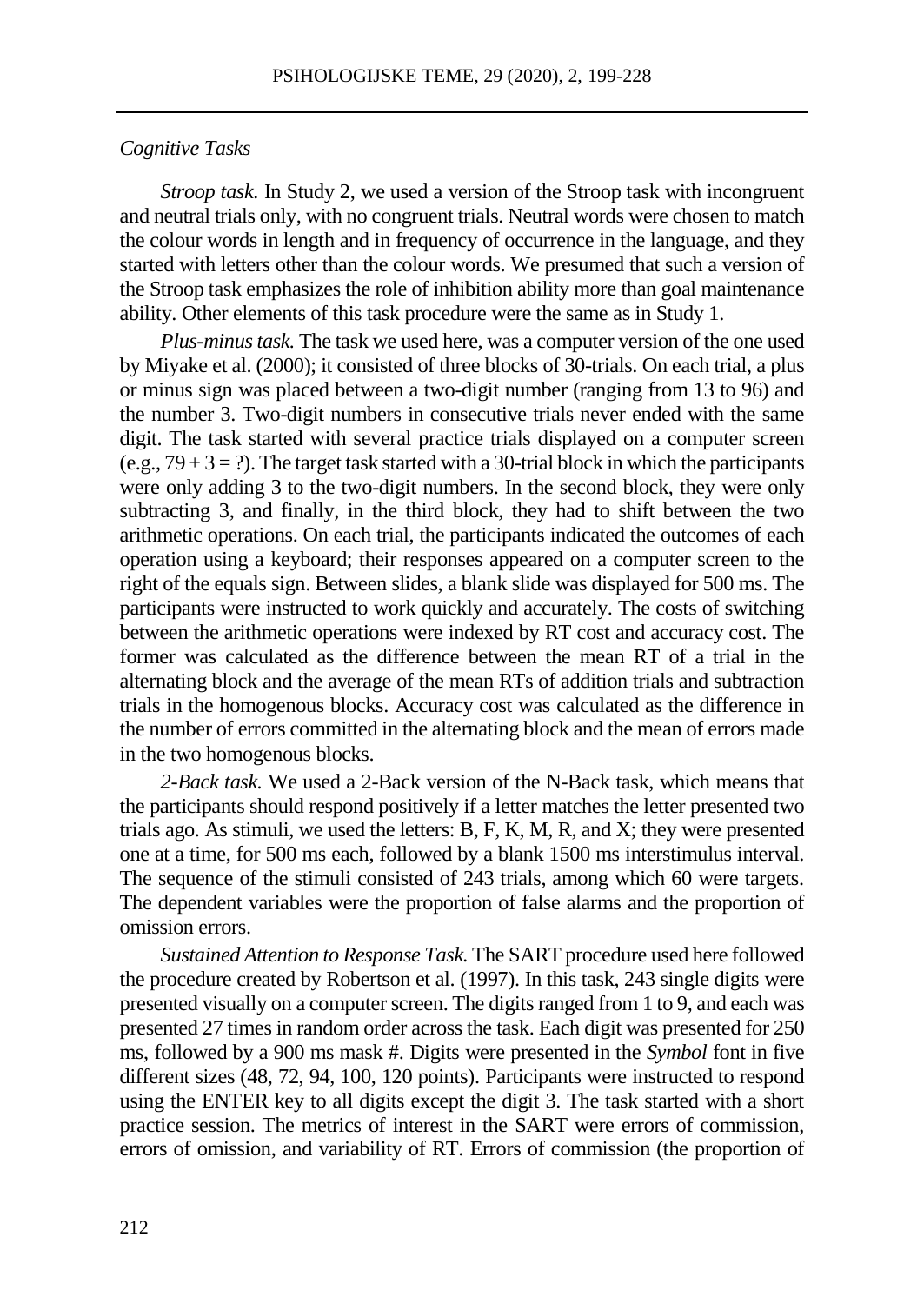responses to non-target, the digit 3) are failures to withhold to response; therefore, we treat this index as an indicator of the ability of motor response inhibition more than sustained attention. Errors of omission (cessation of responding to targets) we interpret as being reflective of lapsing attention and breaks from task engagement. The coefficient of variability  $(CV = SD/Mean)$  is a measure of variability in RTs, which is independent of the mean differences. Increased *CV* reflects an alternating speeding and slowing of reactions. Cheyne et al. (2009) interpreted this coefficient as describing the "state of occurrent task inattention", that is, a brief or partial waning of processing of dynamically changing stimuli. Table 3 provides the medians, means and standard deviations for the cognitive measures used in Study 2.

# **Procedure**

The participants were examined in the University Lab, at various times of the day, from 10 a.m. to 5 p.m. The participants started with completing the FSS-T concerning how they usually feel (Trait version), and then completed the FSS-S concerning their current state. After that, they performed five cognitive tasks. The first task was an episodic-memory task, which was not connected with the present study and is not reported here (see: Nieznański & Obidziński, 2019). Then, the participants performed the Plus-minus task, the SART, the Stroop task, and the 2- Back task. These four tasks were arranged in four different orders across the participants so that each order of the tasks was given to an equal number of participants. The whole session took approximately 50 minutes.

# **Results and Discussion**

The intercorrelations between the cognitive indices are shown in Table 5. It should be noted that the interference measure from the Stroop task did not correlate with any of the SART indices. It appears that the SART reflects, firstly, sustained attention rather than response inhibition or at least a different kind of inhibition than that captured by the RT interference index of the Stroop task (for discussion see Carter et al., 2013; Cheyne et al., 2009; Wilson, Finkbeiner, de Joux, Russell, & Helton, 2016).

The correlations between the initial scores in the State and Trait FSS and the cognitive tests are shown in Table 6. It seems that the total score in the FSS was not significantly correlated with any of the cognitive performance measures used in Study 2. A trend-level association was found between the total score in the FSS-T and the accuracy switch cost in the Plus-minus task. Taking into account the subscales of the FSS, we found trend-level or significant positive correlations between the accuracy switch cost and cognitive symptoms of the FSS-S and FSS-T, executive symptoms of the FSS-T, and self-confidence symptoms of the FSS-S. We also found that the participants who reported more self-confidence fatigue symptoms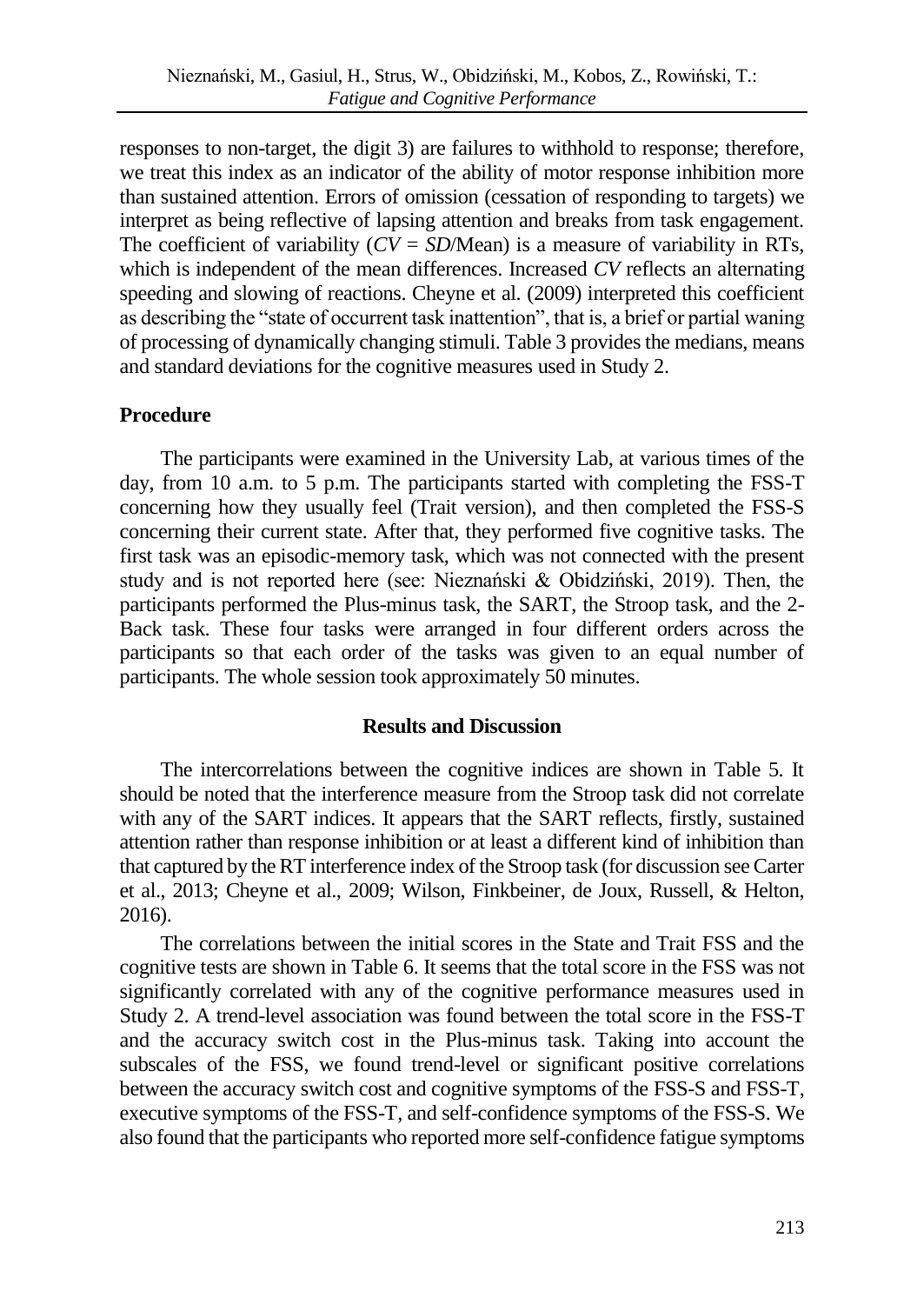of the FSS-S responded significantly more slowly in the Stroop task. In the case of the FSS-T, the participants reporting less motivational symptoms of fatigue received significantly higher index of RT variability in the SART. Similarly, the executive symptoms were significantly negatively correlated with the omission errors and variability in RTs in the SART.

#### Table 5

*Spearman's Rho Rank Order Intercorrelations among Cognitive Performance Measures in Study 2*

|           |                       |                  | Plus-Minus       |                  | SART             |                  |        | Stroop           |                      |         | $2 - Back$ |
|-----------|-----------------------|------------------|------------------|------------------|------------------|------------------|--------|------------------|----------------------|---------|------------|
|           |                       | Switch           | Switch           |                  |                  | CV               |        |                  |                      |         |            |
|           |                       | cost             | cost             | FAR              | OMR              | <b>RT</b>        | Errors | RT.              | Interference FAR OMR |         |            |
|           |                       | RT               | Errors           |                  |                  |                  |        |                  |                      |         |            |
| Plus-     | Switch cost<br>RT.    |                  |                  |                  |                  |                  |        |                  |                      |         |            |
| Minus     | Switch cost<br>Errors | .33 <sup>c</sup> |                  |                  |                  |                  |        |                  |                      |         |            |
|           | FAR                   | .07              | $-.15$           |                  |                  |                  |        |                  |                      |         |            |
| SART      | <b>OMR</b>            | .03              | $-.04$           | .53 <sup>d</sup> |                  |                  |        |                  |                      |         |            |
|           | <b>CVRT</b>           | $-.15$           | $-.14$           | .40 <sup>d</sup> | .69 <sup>d</sup> |                  |        |                  |                      |         |            |
|           | Errors                | .03              | .03              | .18              | .22 <sup>a</sup> | .27 <sup>b</sup> |        |                  |                      |         |            |
| Stroop RT |                       | $-.04$           | $-.08$           | $-.02$           | .20              | .14              | $-.15$ |                  |                      |         |            |
|           | Interference          | .06              | $-.15$           | .08              | .05              | $-.05$           | $-.07$ | .44 <sup>d</sup> |                      |         |            |
|           | FAR                   | .13              | .22 <sup>a</sup> | .10              | .11              | .03              | $-.10$ | .11              | .04                  |         |            |
| 2-Back    | OMR                   | .04              | .14              | $-.03$           | .10              | .04              | $-15$  | .47 <sup>d</sup> | .22 <sup>a</sup>     | .41 $d$ |            |

*Note*. Significant correlations are indicated in bold font;  ${}^{a}p < .10$ ;  ${}^{b}p < .05$ ;  ${}^{c}p < .01$ ;  ${}^{d}p \le .001$ .

#### Table 6

*Spearman's Rho Rank Order Correlations between Cognitive Performance Measures and the Scores from the Fatigue Symptoms Scales – State and -Trait Versions as well as the Change Scores in the Fatigue Symptoms Scales - State*

|                                         | Plus-Minus        |                                 |            | <b>SART</b> |          |        | Stroop           |              |            | $2 - Back$ |  |
|-----------------------------------------|-------------------|---------------------------------|------------|-------------|----------|--------|------------------|--------------|------------|------------|--|
|                                         | Switch<br>cost RT | Switch<br>cost<br><b>Errors</b> | <b>FAR</b> | <b>OMR</b>  | CV<br>RT | Errors | RT               | Interference | <b>FAR</b> | <b>OMR</b> |  |
| <b>Fatigue Symptoms</b><br>Scales-State |                   |                                 |            |             |          |        |                  |              |            |            |  |
| Total fatigue<br>symptoms               | $-.10$            | .19                             | .02        | $-.01$      | $-.05$   | .02    | .02              | .03          | .04        | $-.07$     |  |
| Cognitive symptoms                      | $-.01$            | .25 <sup>b</sup>                | .05        | .06         | $-.02$   | .11    | $-11$            | .05          | .12        | $-.12$     |  |
| Executive symptoms                      | $-.19$            | .23 <sup>a</sup>                | $-12$      | .01         | .03      | .06    | .09              | $-.00$       | .15        | .08        |  |
| Emotional symptoms                      | $-11$             | .13                             | .07        | .01         | $-.08$   | $-06$  | $-.00$           | .02          | .03        | $-.15$     |  |
| Motivational<br>symptoms                | $-.09$            | .19                             | $-.04$     | $-.00$      | $-.00$   | .03    | .04              | $-.03$       | .08        | $-.04$     |  |
| Self-confidence<br>symptoms             | $-.08$            | .27 <sup>b</sup>                | .09        | .09         | .04      | .04    | .27 <sup>b</sup> | .11          | .11        | .17        |  |
| Physiological<br>symptoms               | .00               | .07                             | .15        | $-.02$      | .08      | .12    | $-.18$           | $-.11$       | $-.04$     | $-.06$     |  |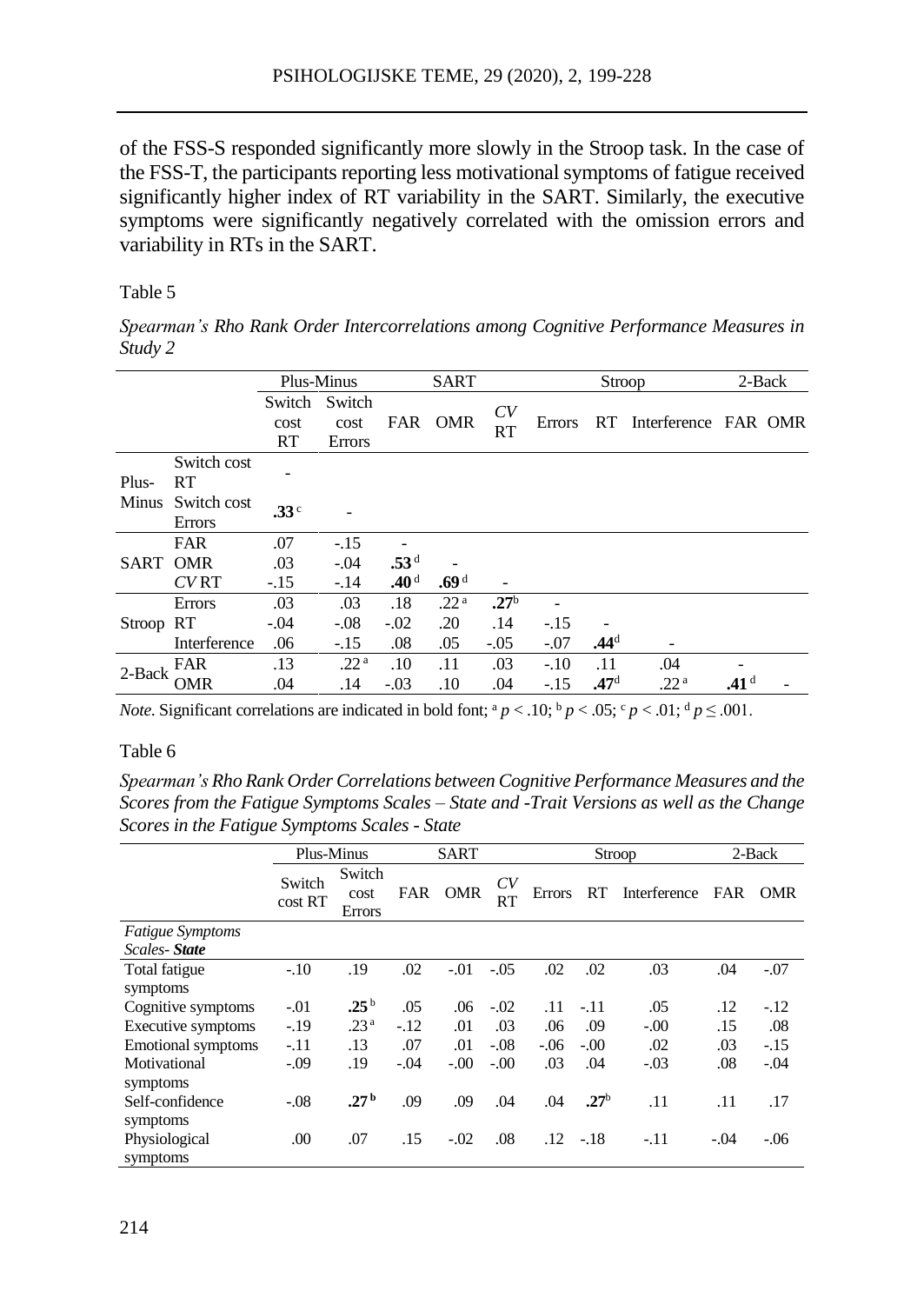|                                                          | Plus-Minus        |                                 |            | <b>SART</b>                |                      |         | Stroop           |                  |         | 2-Back               |
|----------------------------------------------------------|-------------------|---------------------------------|------------|----------------------------|----------------------|---------|------------------|------------------|---------|----------------------|
|                                                          | Switch<br>cost RT | Switch<br>cost<br><b>Errors</b> | <b>FAR</b> | <b>OMR</b>                 | СV<br>RT             | Errors  | <b>RT</b>        | Interference     | FAR     | <b>OMR</b>           |
| <b>Fatigue Symptoms</b>                                  |                   |                                 |            |                            |                      |         |                  |                  |         |                      |
| Scales-Trait                                             |                   |                                 |            |                            |                      |         |                  |                  |         |                      |
| Total fatigue<br>symptoms                                | .01               | .23 <sup>a</sup>                | .01        | $-.11$                     | $-.18$               | $-0.09$ | .11              | .11              | .01     | $-.12$               |
| Cognitive symptoms                                       | .05               | .28 $^{\rm b}$                  | .12        | .01                        | $-.14$               | .05     | .07              | .10              | .04     | $-.13$               |
| Executive symptoms                                       | .01               | .30 $b$                         | $-.25a$    | $-27b$                     | $-0.39$ <sup>c</sup> | $-.03$  | .03              | .06              | .07     | $-0.08$              |
| <b>Emotional symptoms</b>                                | $-.10$            | .07                             | .10        | .02                        | $-.08$               | $-18$   | .15              | .03              | .03     | $-0.23$ <sup>a</sup> |
| Motivational                                             | .02               | .21 <sup>a</sup>                | $-.07$     | $-.16$                     | $-.26b$              | .07     | .05              | .10              | $-0.08$ | $-.22a$              |
| symptoms                                                 |                   |                                 |            |                            |                      |         |                  |                  |         |                      |
| Self-confidence                                          | .01               | .09                             | $-.04$     | $-.24^{\mathrm{a}}$ $-.20$ |                      | $-.07$  | .21 <sup>a</sup> | .16              | $-0.03$ | $-.06$               |
| symptoms                                                 |                   |                                 |            |                            |                      |         |                  |                  |         |                      |
| Physiological                                            | .07               | .13                             | .14        | $-.09$                     | $-.07$               | .02     | .10              | .23 <sup>a</sup> | .03     | $-.01$               |
| symptoms                                                 |                   |                                 |            |                            |                      |         |                  |                  |         |                      |
| Neurotic fatigue                                         | .03               | .11                             | $-.02$     | $-.13$                     | $-.24a$              | .01     | .14              | .17              | $-.01$  | $-.15$               |
| <b>Change</b> in Fatigue<br><b>Symptoms Scales-State</b> |                   |                                 |            |                            |                      |         |                  |                  |         |                      |
| Total fatigue                                            | .15               | .07                             | .06        | $-.11$                     | $-.13$               | $-.10$  | $-.12$           | .06              | .12     | $-.07$               |
| symptoms                                                 |                   |                                 |            |                            |                      |         |                  |                  |         |                      |
| Cognitive symptoms                                       | .25 <sup>b</sup>  | .14                             | $-.06$     | $-36^\circ$                | $-40°$               | $-.17$  | $-.19$           | $-0.09$          | .05     | $-.07$               |
| Executive symptoms                                       | .15               | .12                             | $-.01$     | $-31b$                     | $-0.27$ <sup>b</sup> | $-.12$  | $-.21a$          | $-.09$           | $-.01$  | $-.11$               |
| <b>Emotional symptoms</b>                                | .10               | .04                             | $-.00$     | $-.15$                     | $-.25a$              | $-10$   | $-16$            | .00              | .16     | .08                  |
| Motivational                                             | $-.01$            | $-15$                           | .08        | $-.07$                     | $-.18$               | $-.07$  | $-16$            | .03              | $-0.00$ | $-.10$               |
| symptoms                                                 |                   |                                 |            |                            |                      |         |                  |                  |         |                      |
| Self-confidence                                          | .21 <sup>a</sup>  | .15                             | $-.08$     | $-.12$                     | $-0.27$ <sup>b</sup> | $-.10$  | $-.13$           | $-.06$           | .07     | $-.08$               |
| symptoms                                                 |                   |                                 |            |                            |                      |         |                  |                  |         |                      |
| Physiological                                            | .07               | .06                             | .04        | $-10$                      | $-04$                | $-.06$  | $-.08$           | .08              | .15     | $-.15$               |
| symptoms                                                 |                   |                                 |            |                            |                      |         |                  |                  |         |                      |

| Nieznański, M., Gasiul, H., Strus, W., Obidziński, M., Kobos, Z., Rowiński, T.: |
|---------------------------------------------------------------------------------|
| <b>Fatigue and Cognitive Performance</b>                                        |

*Note*. Significant correlations are indicated in bold font;  ${}^{a}p < .10$ ;  ${}^{b}p \le .05$ ;  ${}^{c}p < .01$ .

A comparison between the FSS-S scores obtained from the participants before and after performing the cognitive tasks clearly indicates a significant increase both in the total score as well as in all the subscales of the FSS-S (see Table 4). This suggests that the participants not only interpreted their problems in task performance as reflecting their fatigue but also felt a general depletion of their mental resources after intensive engagement in cognitive tasks. The correlations between the size of change in the FSS-S scores and cognitive performance level are shown at the bottom of Table 6. The participants who reported a greater increase in cognitive and executive symptoms committed significantly fewer omission errors and responded with lower variability in the SART. Moreover, a greater increase in self-confidence symptoms was correlated with lower variability in the SART and a greater increase in cognitive symptoms was correlated with an increase in the RT switch cost. Presumably, greater engagement in the SART performance was responsible for an increase in cognitive and executive symptoms of fatigue; in contrast, faster performance in the Plus-minus task was connected with decrease of cognitive fatigue.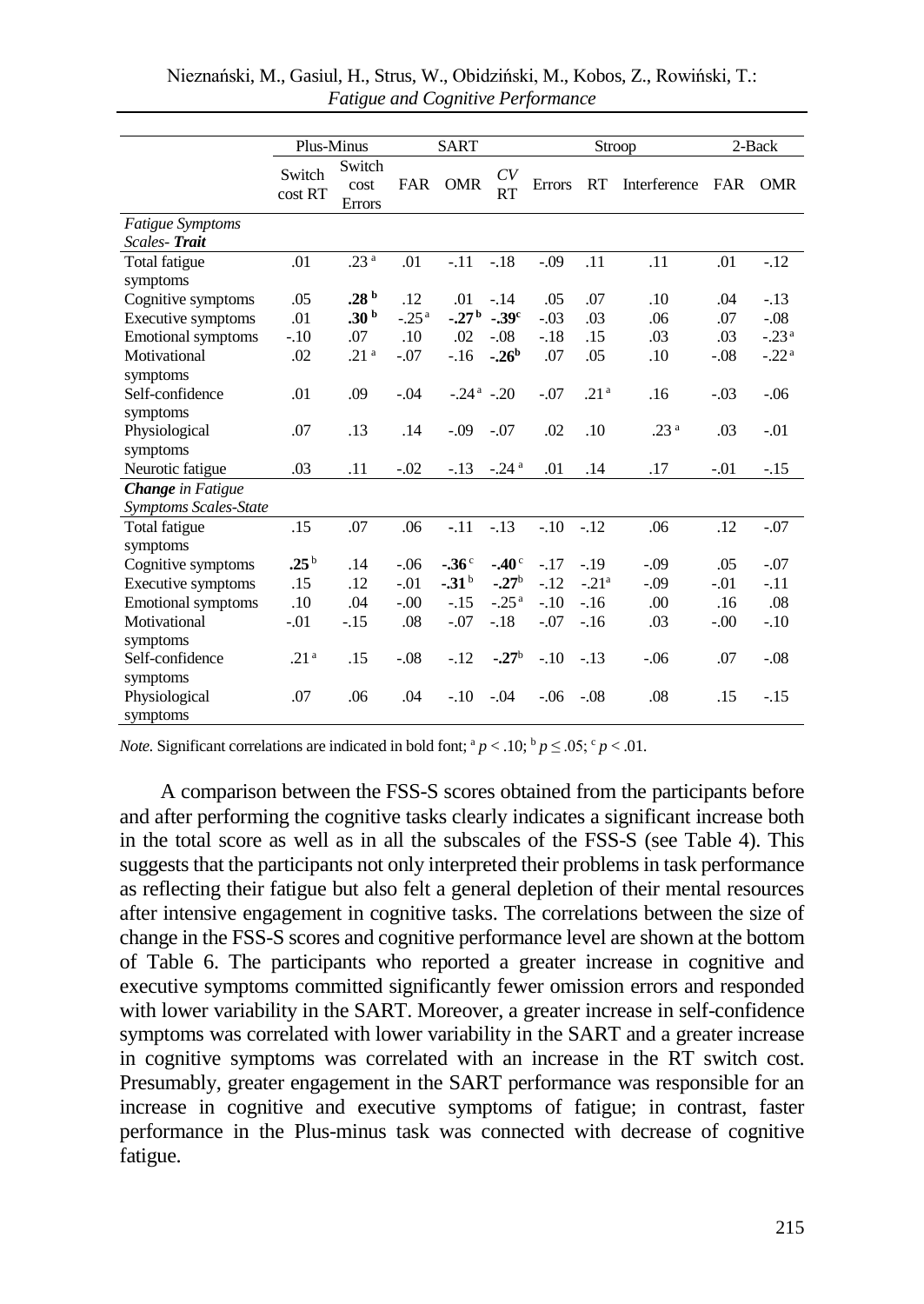#### **Study 3**

In our third study, we followed up the correlational results obtained in Studies 1 and 2, this time using an experimental design. Study 2 indicated that better performance in the SART is associated with an increase in fatigue symptoms reported by the participants. We assume that this better performance was a consequence of greater involvement of attentional resources during this task, which, in turn, led to an increase in cognitive/executive fatigue symptoms. Moreover, among many indices of cognitive performance applied in Studies 1 and 2 only the accuracy switch cost in the Plus-minus task showed noticeable correlations with some of the subscales of the FSS-S. Therefore, in the current experiment, we induced a mild level of fatigue by a shorter or longer time spend on the SART performance, and we measured the effects of this time-on-task on the subjective level of cognitive and executive fatigue symptoms and objective level of cognitive performance in the Plusminus task. On the basis of Study 2 results, we predict that switch cost measured by accuracy index (but not RT), is sensitive to task-induced fatigue.

#### **Method**

#### **Participants**

Fifty-five participants volunteered in the study in exchange for course credits, they were recruited from the same population of undergraduates as in the two previous studies. They were randomly assigned to three groups: one control group  $(N = 17)$ , and two experimental groups  $(N = 19)$ , each) differing in the length of the fatigue-inducing task. The mean age of the participants was 20.6 years (20.5, 20.6, and 20.6 years for the control group, the 5-minute-on-task experimental group and the 10-minute-on-task experimental group, respectively). Among participants 5 were men.

### **Materials**

#### *Cognitive Tasks*

In all three groups we used the same version of the Plus-minus task as in Study 2. In experimental groups we used a version of the SART with several modifications intended to make the task more difficult. In comparison with Study 2, the stimuli were presented not only in the centre of the computer screen but also moved by one or two space bars from this central position. The mask included three # signs instead of one. This change implemented a kind of spatial uncertainty as to the location of the stimuli (Warm, Dember, & Hancock, 1996). We also changed the font colour of presented numbers to make them less sharp – that is, targets were in grey (instead of white) font colour on the black background. We assumed that the difficulty of the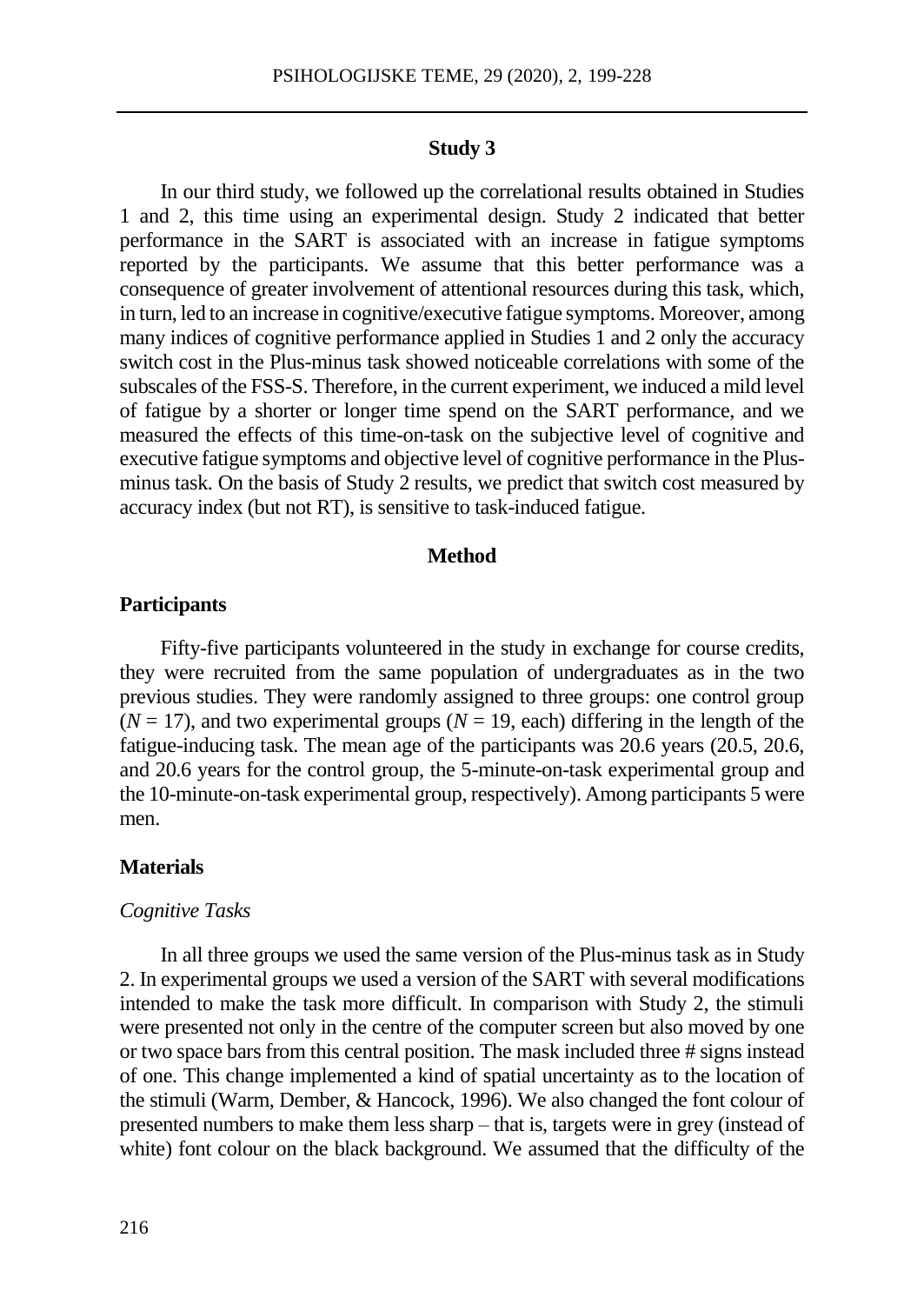sustained attention task should increase with a decrease in the salience of the signals to be detected (as suggested in Warm et al., 1996). Despite our attempts to make the task more difficult, the decrease in performance was nonsignificant, both in terms of the false alarm rate (FAR) ( $Mdn = .593$ ;  $M = 0.530$ ;  $SD = 0.245$ ) and the omission error rate (OMR) ( $Mdn = .023$ ;  $M = 0.088$ ;  $SD = 0.216$ ) in the 5-minute experimental group in comparison with Study 2 (Mann-Whitney *U* = 569.0 and 577.0, for FAR and OMR, respectively). The participants in the shorter time-on-task experimental group performed the same number of trials (243) as the participants in Study 2 which lasted about 5 minutes. In the longer time-on-task experimental group, the number of trials was doubled (486), and the task lasted about 10 minutes.

*Fatigue symptoms.* To assess self-reported symptoms of fatigue, we used two subscales taken from a shortened version of the FSS-S. This version consists of 40 items selected after validation study (Gasiul et al., 2019) from the full 60-item version. In the current study, we used only the cognitive symptoms subscale (9 items) and the executive symptoms subscale (4 items) from the FSS-S-40, and we administered it in the form of questions appearing sequentially on a computer screen, instead of a paper-pencil version used in Studies 1 and 2. The reliabilities of these FSS-S-40 subscales measured by Cronbach's alpha coefficients were .91 and .80 for the cognitive symptoms subscale and the executive symptoms subscale, respectively. The subscales were significantly intercorrelated ( $rho = .79$ ,  $p < .001$ ).

# **Procedure**

As previously, the study was conducted in the University Lab. Participants in the control group started with performing all three blocks of the Plus-minus task and ended with answering to what extent they experience cognitive and executive symptoms of fatigue. Participants from both experimental groups started with two homogenous blocks of adding and subtracting of the Plus-minus task. Next, they performed shorter (about 5-minute) or longer (about 10-minute) version of the SART. After completing SART they received the alternate block of the Plus-minus task. They ended, as the control group, with answering to cognitive and executive items of the FSS-S.

### **Results and Discussion**

Table 7 shows medians, means, and standard deviations of the Plus-minus test indices and the FSS-S-40 subscales scores obtained by the participants from the control group and the two experimental groups. Non-parametric Kruskal-Wallis test indicated significant differences between groups in both indices of switch costs. Posthoc paired-comparisons using non-parametric Mann-Whitney tests showed that RT switch cost was significantly lower in the 5-minute-on-task experimental group than in the control group and in the 10-minute-on-task experimental group ( $z = 3.85$ ,  $p <$  $.001$ ;  $z = 2.29$ ,  $p = .02$ , respectively); RT switch cost was also lower in the 10-minute-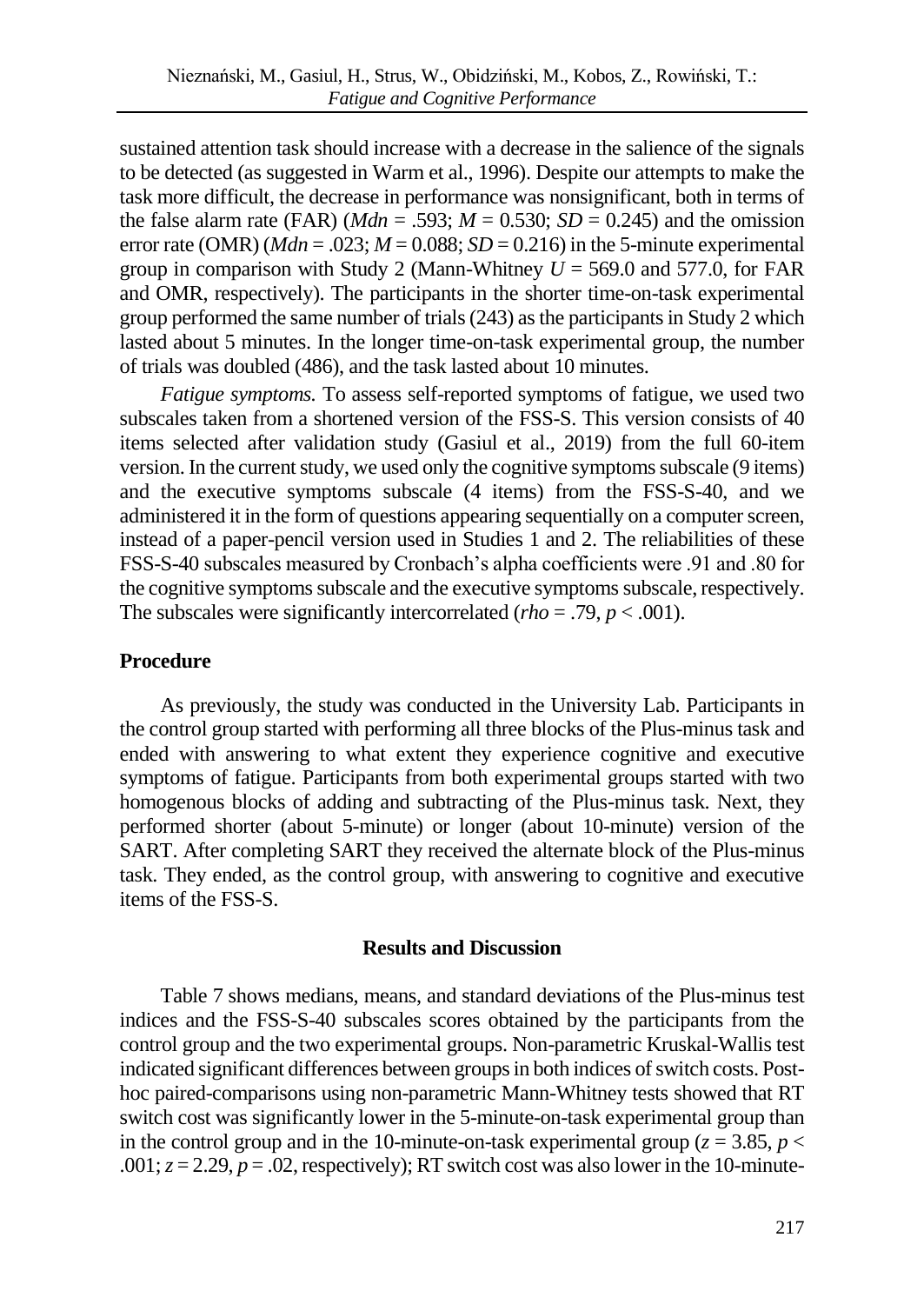on-task experimental group than in the control group ( $z = 2.27$ ,  $p = .02$ ). The accuracy switch cost was significantly lower in the control group than in the 5-minute-on-task experimental group and the 10-minute-on-task experimental group ( $z = 2.27$ ,  $p = .02$ ;  $z = 3.33$ ,  $p = .001$ , respectively). The difference between experimental groups did not reach significance  $(z = 1.32)$ . In the case of the FSS-S-40 subscales, Kruskal-Wallis test did not indicate any significant difference between groups. Only a trend-level difference was found for the level of executive symptoms. Kruskal-Wallis tests showed no differences in the initial levels of mean RTs and Errors rate in homogenous blocks of the Plus-minus task  $(H = 1.33; H = 3.31$ , respectively) between groups.

#### Table 7

| Comparison between Control and Experimental Groups in Study 3 |  |  |  |  |  |
|---------------------------------------------------------------|--|--|--|--|--|
|                                                               |  |  |  |  |  |

|                       | Control group<br>$(N = 17)$ |             |          | 5-minute-on-task<br>experimental group<br>$(N = 19)$ | 10-minute-on-task<br>experimental group<br>$(N = 19)$ | H Kruskal-<br>Wallis |                    |
|-----------------------|-----------------------------|-------------|----------|------------------------------------------------------|-------------------------------------------------------|----------------------|--------------------|
| Dependent<br>Variable | Median                      | Mean $(SD)$ | Median   | Mean<br>(SD)                                         | Median                                                | Mean<br>(SD)         |                    |
| Plus-Minus            |                             |             |          |                                                      |                                                       |                      |                    |
| Switch cost RT        | 133                         | 188.0       | $-285$   | $-289.7$                                             | $-88$                                                 | $-30.6$              | $16.75^{\text{a}}$ |
| (ms)                  |                             | (319.17)    |          | (297.54)                                             |                                                       | (306.5)              |                    |
| Switch cost           | $-1$                        | $-0.38$     | $\Omega$ | 1.18                                                 | $\overline{c}$                                        | 1.92                 | 11.89 <sup>b</sup> |
| Errors                |                             | (1.219)     |          | (2.583)                                              |                                                       | (2.162)              |                    |
| Fatigue               |                             |             |          |                                                      |                                                       |                      |                    |
| Symptoms              |                             |             |          |                                                      |                                                       |                      |                    |
| Scales-State-40       |                             |             |          |                                                      |                                                       |                      |                    |
| Cognitive             | 11                          | 13.3        | 17       | 14.9                                                 | 21                                                    | 18.3                 | 3.34               |
| symptoms              |                             | (7.97)      |          | (7.80)                                               |                                                       | (9.32)               |                    |
| Executive             | 6                           | 6.7         | 8        | 8.1                                                  | 10                                                    | 9.4                  | 5.62 <sup>c</sup>  |
| symptoms              |                             | (3.72)      |          | (3.14)                                               |                                                       | (3.75)               |                    |

*Note.* Significant differences are indicated in bold font;  ${}^{a}p < .001$ ;  ${}^{b}p < .01$ ;  ${}^{c}p = .06$ .

The result of main interest is the experimentally confirmed influence of performing the sustained attention task on the accuracy switch cost. We showed that even short engagement in the SART results in a significant increase in errors in the switching task. At the same time, we observed that participants responded more quickly after performing the SART, which may be interpreted as a kind of cognitive warm-up (Śpiewak, 2006) or a fatigue-induced hastiness in performance. Our experiment did not confirm the influence of attentional effort on self-reported symptoms of cognitive fatigue, however, the level of executive symptoms tended to be higher in the experimental group than in the control group.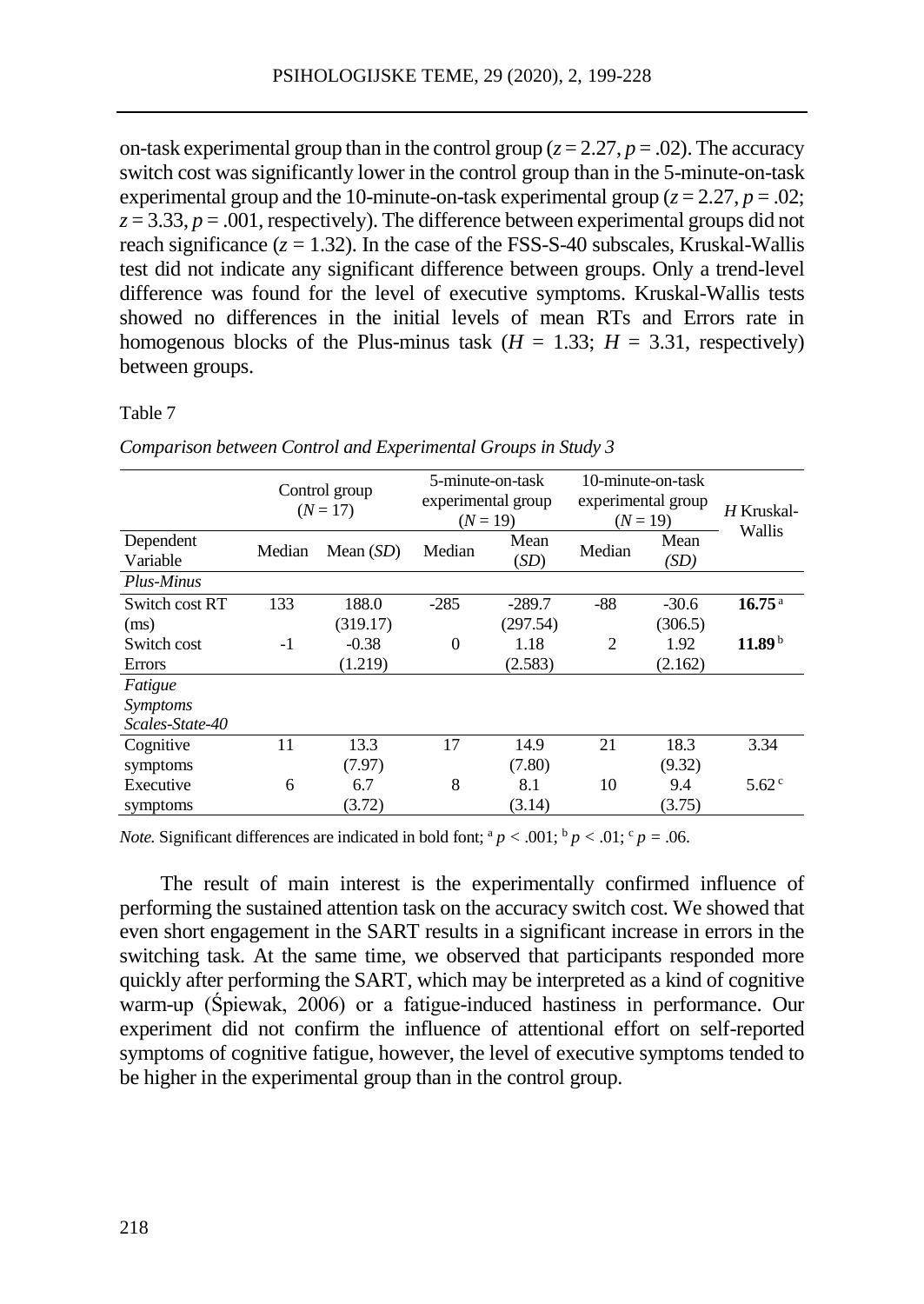# **General Discussion**

In our studies, we aimed to find whether mild or moderate symptoms of fatigue are associated with cognitive tasks performance deterioration. Such findings would be applicable to everyday life activities such as driving a car, which depend on executive and attentional efficiency (e.g., Jackson et al., 2013; Mäntylä et al., 2009). We expected that even low levels of fatigue may result in some problems with such executive functions as prepotent response inhibition, task switching or updating of the memory set. However, we found only a few significant correlations indicating that participants reporting symptoms of fatigue perform worse in cognitive tasks.

In detail, participants with more self-confidence fatigue symptoms performed worse in the task measuring WMC, responded slower in the Stroop task, and committed more errors due to task switching in the Plus-minus test. The participants with higher cognitive and executive symptoms of fatigue also committed more errors in the Plus-minus test. Contrary to our expectations based on literature (Faber et al., 2012; Guo et al., 2018), we found that such executive processes as updating and inhibition are not correlated with the symptoms of fatigue. For example, Faber et al. (2012) showed that mental fatigue influences selective attention/inhibition of irrelevant information. They induced fatigue by prolonged task performance and observed the changes in the processing of irrelevant stimuli in the Flanker task. Analyses based on behavioural data and EEG recordings suggested that mental fatigue decreased the ability to block out irrelevant information. Faber et al. (2012) used both accuracy and RT measures of performance, however, the accuracy measure better captured the influence of fatigue on attentional modulation. They suggested that fatigue primarily impedes the suppression of irrelevant signals (but not the processing of relevant stimuli) leading to an increase in the number of errors. In a similar recent ERP study, Guo et al. (2018) indicated that mental fatigue influence response inhibition in a Go/No Go task, that manifests in both increased RT and miss rates. In the present study, we did not use the Flanker test or Go/No Go task, however, indices from the Stroop test and commission errors in the SART are measures that capture the selective attention ability and require suppression of irrelevant information. Despite this, we did not find significant correlations between fatigue and these measures, neither for scores based on RT nor accuracy. In our Study 1, we also did not confirm the expected association between fatigue and goal maintenance efficiency. A version of the Stroop task that includes many (75 %) congruent trials, which was intended to capture goal maintenance ability, did not correlate with any of the symptoms of fatigue. However, in comparison with our study, previous studies that demonstrated associations between fatigue and lapses of attention, induced much deeper levels of fatigue (e.g., due to sleep deprivation, Jackson et al., 2013).

It is possible that the influence of mild or moderate levels of fatigue on cognitive performance was regulated by a "performance protection strategy" adopted by the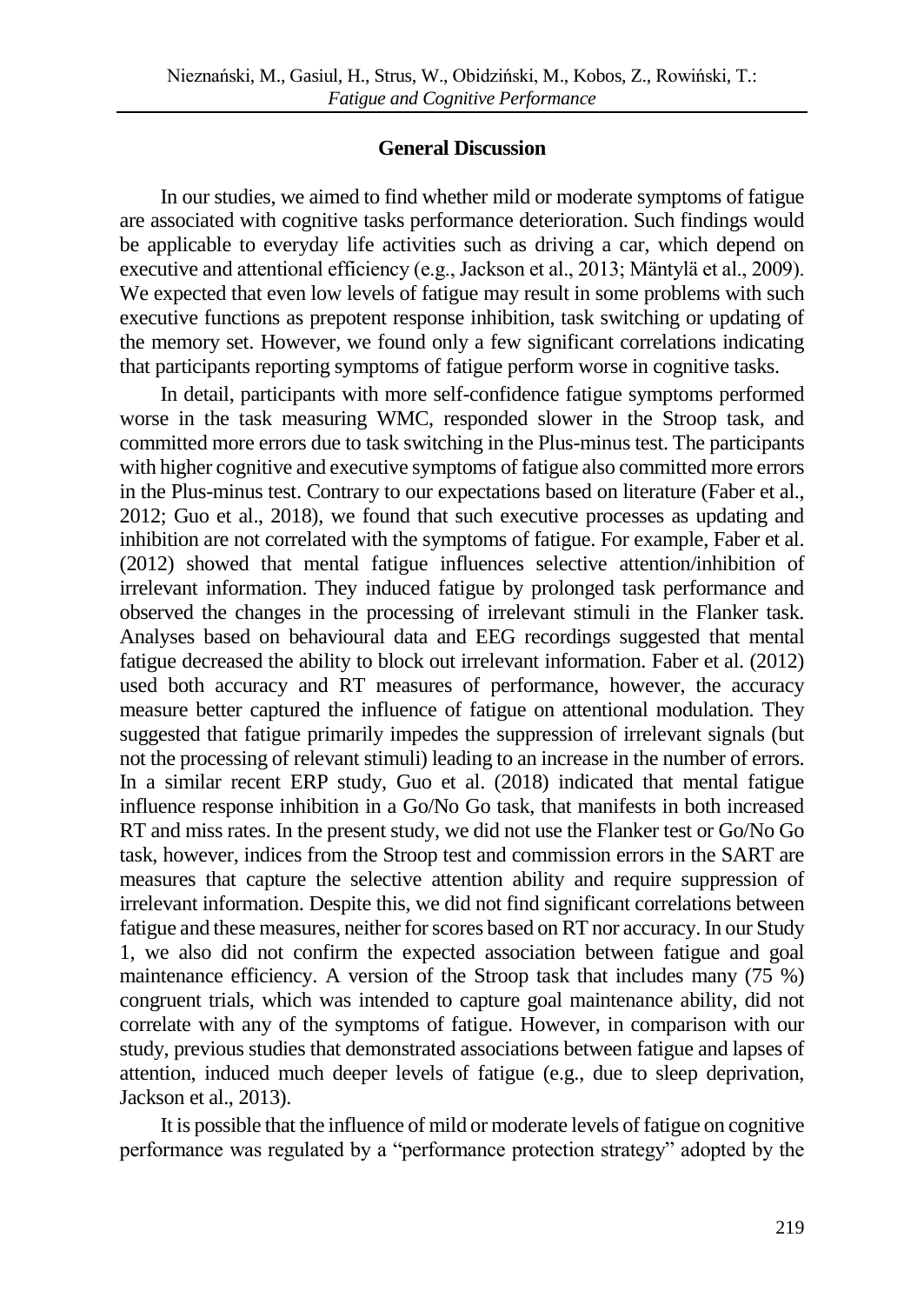participants (see Hockey, 1997; Hopstaken, van der Linden, Bakker, Kompier, & Leung, 2016). In a recent study on the influence of motivation manipulation on sustained-attention task performance (Seli, Schacter, Risko, & Smilek, 2019), significant reductions in mind-wandering rates were shown for highly motivated participants. It seems that mind-wandering during a sustained attention task is determined by task-engagement rather than by an attentional deficit. A compensatory effort can protect performance in various kinds of tasks but sometimes is not effective, as indicated by the accuracy switch cost in Studies 2 and 3. Moreover, we can also speculate that such a strategy may be not effectively adopted by participants who do not trust that they can regulate their performance. Probably, this is why we observed associations between a higher level of self-confidence symptoms of fatigue and poor performance in the Rotation Span task, slow RTs in the Stroop task, and the accuracy switch cost in the Plus-minus task.

In our research, we also studied the consequences of intensive but short cognitive effort. In Study 2, we found an increase in the level of all the symptoms of fatigue after performing several cognitive tasks. However, performance of a single sustained attention task, in Study 3, influenced only self-reported executive symptoms but not cognitive symptoms of fatigue. We also observed (in Study 2) that better performance in the SART – that is, fewer omission errors and lower variability in RTs, predicted a greater increase in the symptoms of fatigue. It seems that greater concentration and engagement in the sustained attention task made participants more tired. Our Study 3, indicated that even relatively short engagement of attention can cause a state of cognitive resources reduction, influencing accuracy in a taskswitching procedure. These findings are consistent with neurocognitive studies describing the after-effects of mental exhaustion on resting brain activity. For example, Esposito et al. (2014) observed – using functional magnetic resonance imaging – that the fronto-parietal networks were suppressed in the exhausted, compared to the relaxed states. In their study, mental fatigue was induced by a 4 hour session in a helicopter simulator, a task that required continuous attention and intensive cognitive control. After this task, the functional connectivity of the frontoparietal networks was impaired, and the participants had to invest a significantly higher amount of mental effort to maintain their performance level in the N-Back task.

Our correlational studies suggest that mild or moderate levels of fatigue are not good predictors of performance in most cognitive tests, even these regarded as highly resource-dependent. Nevertheless, there seems to be one exception – our results demonstrated that the accuracy switch cost is a relatively more sensitive indicator of fatigue than other indices because it is both correlated with some of the subjective symptoms of fatigue and detects resources depletion after short engagement of sustained attention.

In Study 2, we observed a significant increase in subjective fatigue after cognitive effort, and this increase correlated mostly with the SART indices. This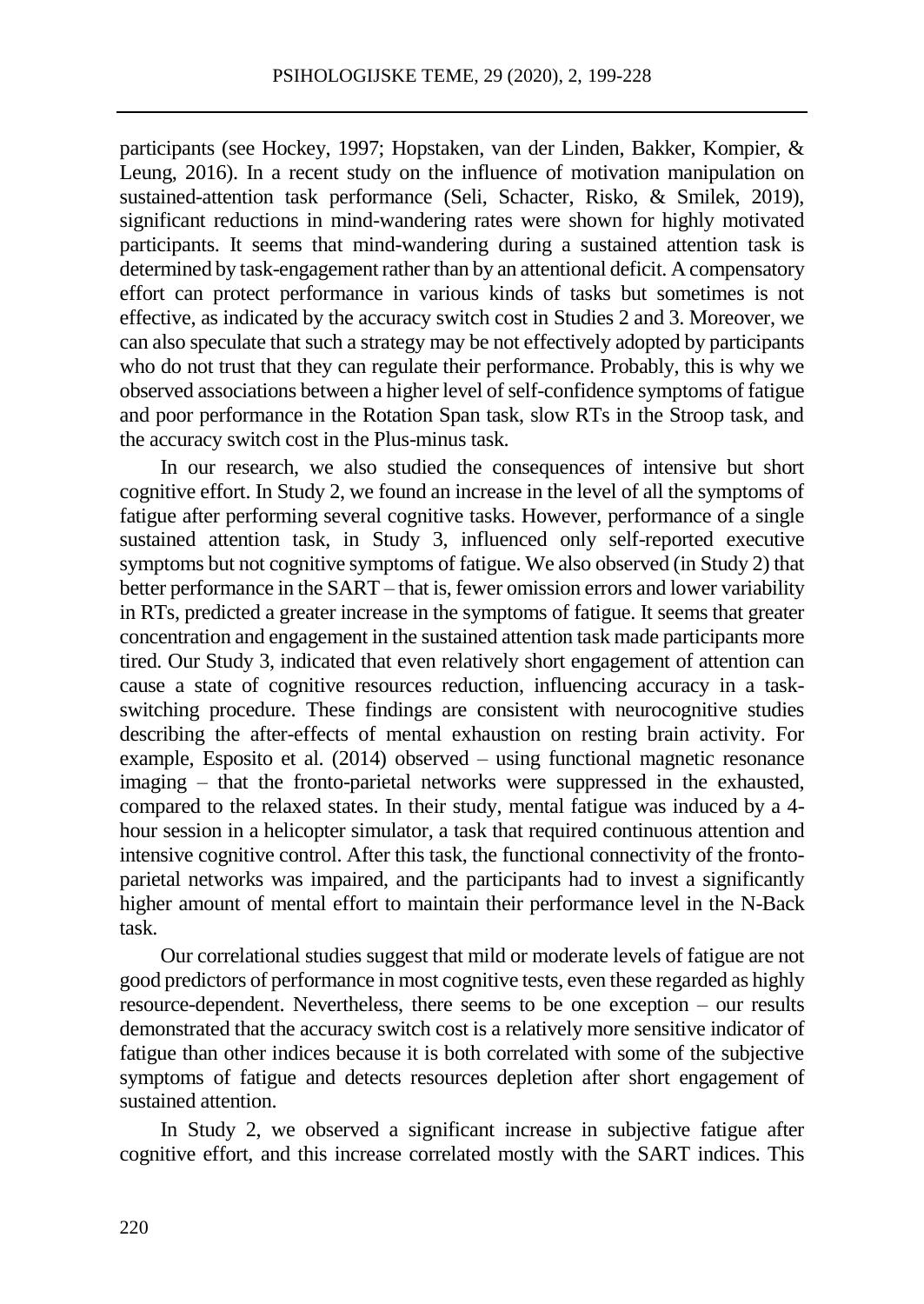suggests that a higher level of concentration and vigilance engaged in the SART performance was associated with a higher fatigue reported by the participants after effortful performance. It supports the view that vigilance task is not a littledemanding monotonous task but requires hard mental work and is stressful (Warm, Parasuraman, & Matthews, 2008). This finding is also in agreement with theories of overload or resource depletion as a reason for vigilance decrement and does not support the boredom/monotony account (cf. Head & Helton, 2014). These conclusions find support also in our experimental study on the effect of performing the SART on the Plus-minus task. It seems unlikely that task monotony might result in an increased accuracy switch cost after finishing a boring task; the more probable explanation refers to cognitive resources depletion. However, the switch cost was limited to accuracy which deteriorated after just five minutes of engagement in a sustained attention task performance. An increase from five- to ten-minute effort did not reveal further deterioration in the accuracy of performance.

Our results concerning accuracy deterioration are consistent with accounts indicating an important role of attention in error processing – they suggest that fatigue and reduced sustained attention states are likely the cause of an error processing impairment (Xiao et al., 2015). Study 3 also showed an unexpected effect of performing SART on RT switch cost. The fatigue-inducing condition resulted in faster rather than slower responses in the Plus-minus switching task. This suggests a speed/accuracy trade-off - it seems that due to fatigue the participants respond faster at the expense of committing errors. Therefore, we showed that the fatigue state induced by the SART performance affects accuracy and speed components of switching task differentially (cf. Healy, Kole, Buck-Gengler, & Bourne, 2004).

Lack of significant correlations between symptoms of fatigue and the version of the Stroop task measuring the goal-maintenance ability does not support the account claiming that fatigue results in "attention lapses" or "goal-neglects" (Jackson et al., 2013; Van Dongen & Belenky, 2012), we also found no evidence for the association between WMC and regulation of fatigue symptoms. However, our results do not rule out these hypotheses since they were based on research on more severe levels of fatigue than occurring in our study.

In the present work, we used a new scale to assess the level of subjective fatigue instead of a well-established instrument which is a potential weakness of our research. Nevertheless, taking into account the aim of our research, the FSS puts together several features that make it preferable over other available fatigue scales (Kulik, 2013); FSS is intended for healthy adult people (instead of suffering from chronic fatigue syndrome or other medical conditions), encompasses many different symptoms (including cognitive and executive symptoms of fatigue), and enables separate measurement of state and trait fatigue (Gasiul et al., 2019). Our results indicated that cognitive performance deterioration is associated with various selfreported symptoms of fatigue to a different degree. It seems that cognitive, self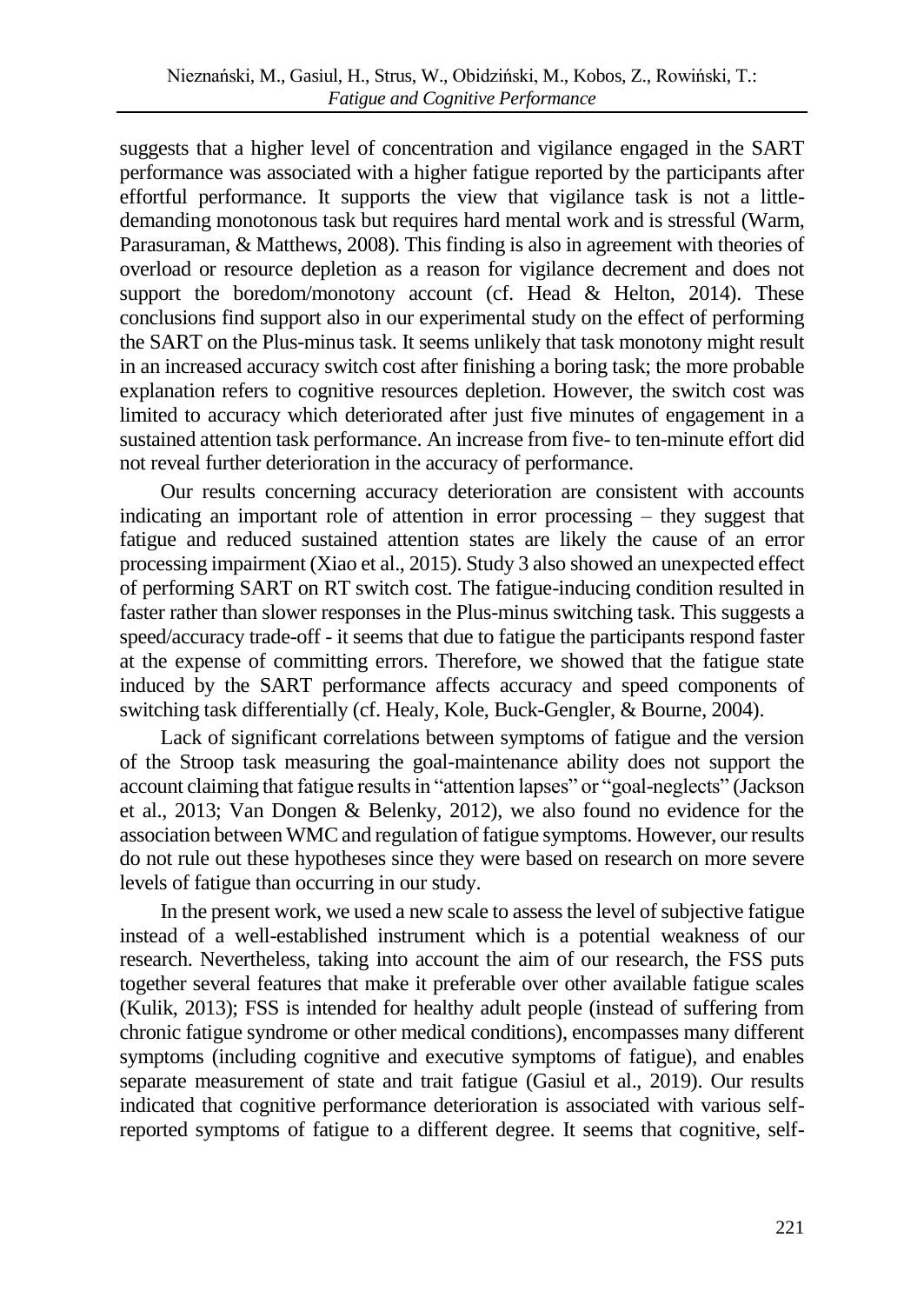confidence and executive symptoms of the FSS-S are among those symptoms that can be regarded as correlates of cognitive performance deterioration.

There are some practical implications of this research that we already signalled in the introduction. It seems that even mild or moderate levels of fatigue can induce errors in our activities requiring switching between tasks; for example, fatigue after usual work activity can disturb our driving performance when we switch to (even "voice-based") interactions with our smart-phones (cf. Strayer, Cooper, Turrill, Coleman, & Hopman, 2017). Another practical implication is about the kind of cognitive activity that causes fatigue – it seems that tasks requiring concentration on dynamically changing stimuli are most fatigue-inducing and should be avoided in, for example, classroom settings (e.g., Ko, Komarov, Hairston, Jung, & Lin, 2017). However, the practical implications of our laboratory studies have to be confirmed in a more ecologically valid setting as, for example, on-the-road or simulated driving studies.

#### **References**

- Åkerstedt, T.,  $\&$  Gillberg, M. (1990). Subjective and objective sleepiness in the active individual. *International Journal of Neuroscience, 52*, 29-37. doi:10.3109/ 00207459008994241
- Allport, A., Styles, E. A., & Hsieh, S. (1994). Shifting intentional set: Exploring the dynamic control of tasks. In C. Umilta & M. Moscovitch (Eds.), *Conscious and nonconscious information processing: Attention and performance XV* (pp. 421-452). Cambridge, MA: MIT Press.
- Awh, E., Jonides, J., Smith, E. E., Schumacher, E. H., Koeppe, R. A., & Katz, S. (1996). Dissociation of storage and rehearsal in verbal working memory: Evidence from positron emission tomography. *Psychological Science, 7*, 25-31. doi:10.1111/j.1467- 9280.1996.tb00662.x
- Baddeley, A. D., & Hitch, G. (1974). Working memory. In G. H. Bower (Ed.), *The psychology of learning and motivation: Advances in research and theory* (Vol. 8, pp. 47-89). New York: Academic Press.
- Caldwell, J. A., Mu, Q., Smith, J. K., Mishory, A., Caldwell, J. L., Peters, G., … George, M. S. (2005). Are individual differences in fatigue vulnerability related to baseline differences in cortical activation? *Behavioral Neuroscience, 119*, 694-707. doi:10.1037/0735-7044.119.3.694
- Carter, L., Russell, P. N., & Helton, W. S. (2013). Target predictability, sustained attention, and response inhibition. *Brain and Cognition, 82*, 35-42. doi:10.1016/j.bandc.2013. 02.002
- Carver, C. S., & White, T. L. (1994). Behavioral inhibition, behavioral activation, and affective responses to impeding reward and punishment: The BIS/BAS scales. *Journal of Personality and Social Psychology, 67,* 319-333. doi:10.1037/0022-3514.67.2.319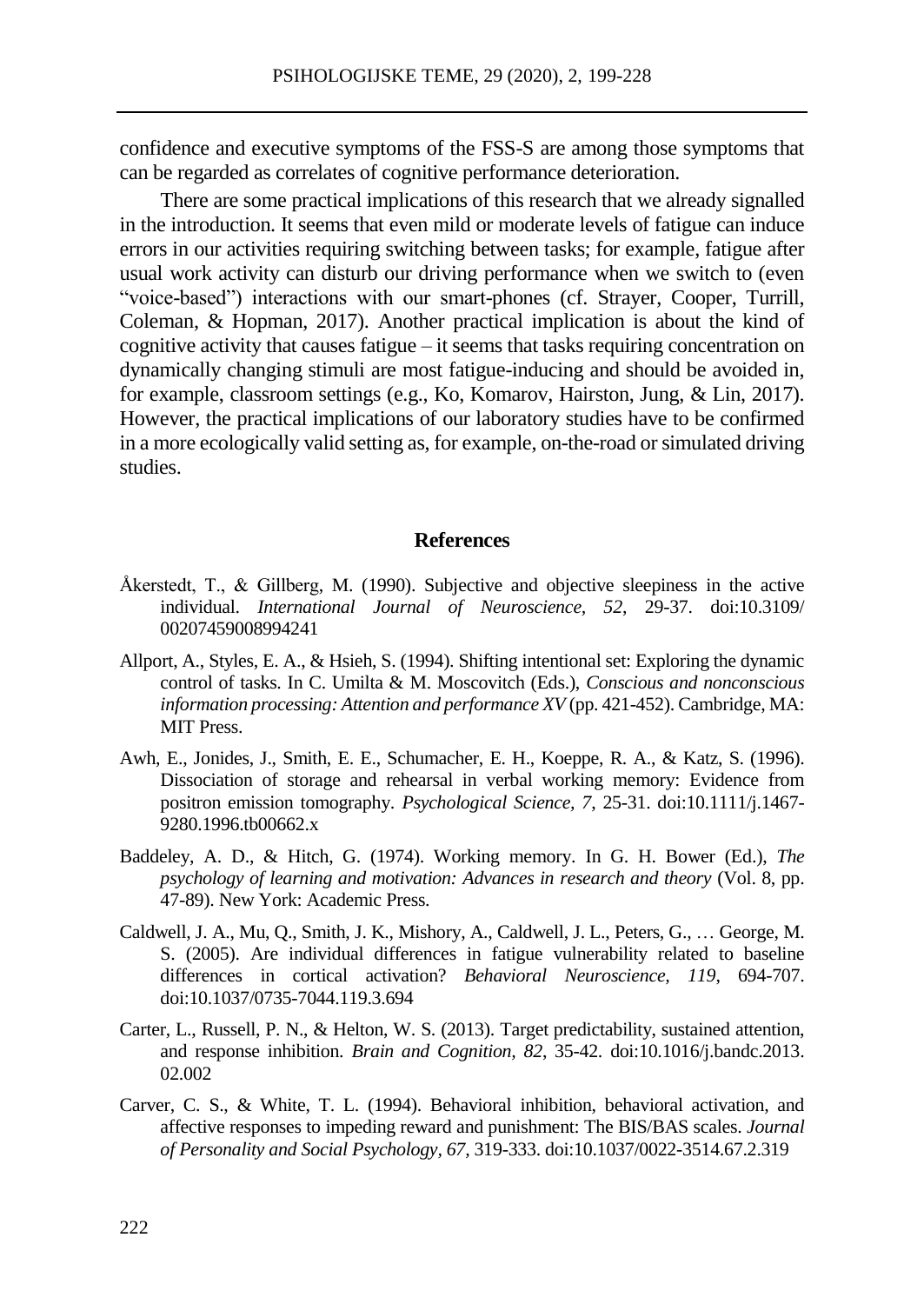- Chalder, T., Berelowitz, G., Pawlikowska, T., Watts, L., Wessely, S., Wright, D., & Wallace, E. P. (1993). Development of a fatigue scale. *Journal of Psychosomatic Research, 37*, 147-153. doi:10.1016/0022-3999(93)90081-p
- Cheyne, J. A., Solman, G. J. F., Carriere, J. S. A., & Smilek, D. (2009). Anatomy of an error: A bidirectional state model of task engagement/disengagement and attention-related errors. *Cognition, 111*, 98-113. doi:10.1016/j.cognition.2008.12.009
- Christodoulou, C., Schneider, S., Junghaenel, D. U., Broderick, J. E., & Stone, A. A. (2014). Measuring daily fatigue using a brief scale adapted from the Patient-Reported Outcomes Measurement Information System (PROMIS®). *Quality of Life Research, 23*, 1245- 1253. doi:10.1007/s11136-013-0553-z
- de Fockert, J. W. Rees, G., Frith, Ch. D., & Lavie, N. (2001). The role of working memory in visual selective attention. *Science, 291*, 1803-1806. doi:10.1126/science.1056496
- DeLuca, J., Genova, H. M., Hillary, F. G., & Wylie, G. (2008). Neural correlates of cognitive fatigue in multiple sclerosis using functional MRI. *Journal of the Neurological Sciences, 270*, 28-39. doi:10.1016/j.jns.2008.01.018
- Engle, R. W., Kane, M. J., & Tuholski, S. W. (1999). Individual differences in working memory capacity and what they tell us about controlled attention, general fluid intelligence and functions of the prefrontal cortex. In A. Miyake & P. Shah (Eds.), *Models of working memory: Mechanisms of active maintenance and executive control* (pp. 102-134). Cambridge, UK: Cambridge University Press. doi:10.1017/ cbo9781139174909.007
- Esposito, F., Otto, T., Zijlstra, F. R. H., & Goebel, R. (2014). Spatially distributed effects of mental exhaustion on resting-state fMRI networks*. PLoS ONE, 9*, e94222. doi:10.1371/journal.pone.0094222
- Faber, L. G., Maurits, N. M., & Lorist, M. M. (2012). Mental fatigue affects visual selective attention. *PLoS ONE, 7*, e48073. doi:10.1371/journal.pone.0048073
- Fisk, J. D., Ritvo, P. G., Ross, L., Haase, D. A., Marrie, T. J., & Schlech, W. F. (1994). Measuring the functional impact of fatigue: Initial validation of the Fatigue Impact Scale. *Clinical Infectious Diseases*, *18*, S79-S83. doi:10.1093/clinids/18. supplement 1.s79
- Foster, J. L., Shipstead, Z., Harrison, T. L., Hicks, K. L., Redick, T. S., & Engle, R. W. (2014). Shortened complex span tasks can reliably measure working memory capacity. *Memory & Cognition, 43*, 226-236. doi:10.3758/s13421-014-0461-7
- Friedman, N. P., & Miyake, A. (2004). The relations among inhibition and interference control functions: A latent-variable analysis. *Journal of Experimental Psychology: General, 133*, 101-135. doi:10.1037/0096-3445.133.1.101
- Gasiul, H., Strus, W., Nieznański, M., Rowiński, T., & Kobos, Z. (2019). Podstawowe osobowościowe i temperamentalne predyktory zmęczenia u studentów i kierowców zawodowych – analiza wartości narzędzia do badania dyspozycji do zmęczenia i stanu zmęczenia [Basic personality and temperamental predictors of fatigue in students and professional drivers: A validity analysis of a measurement method of trait and state fatigue]. (submitted manuscript)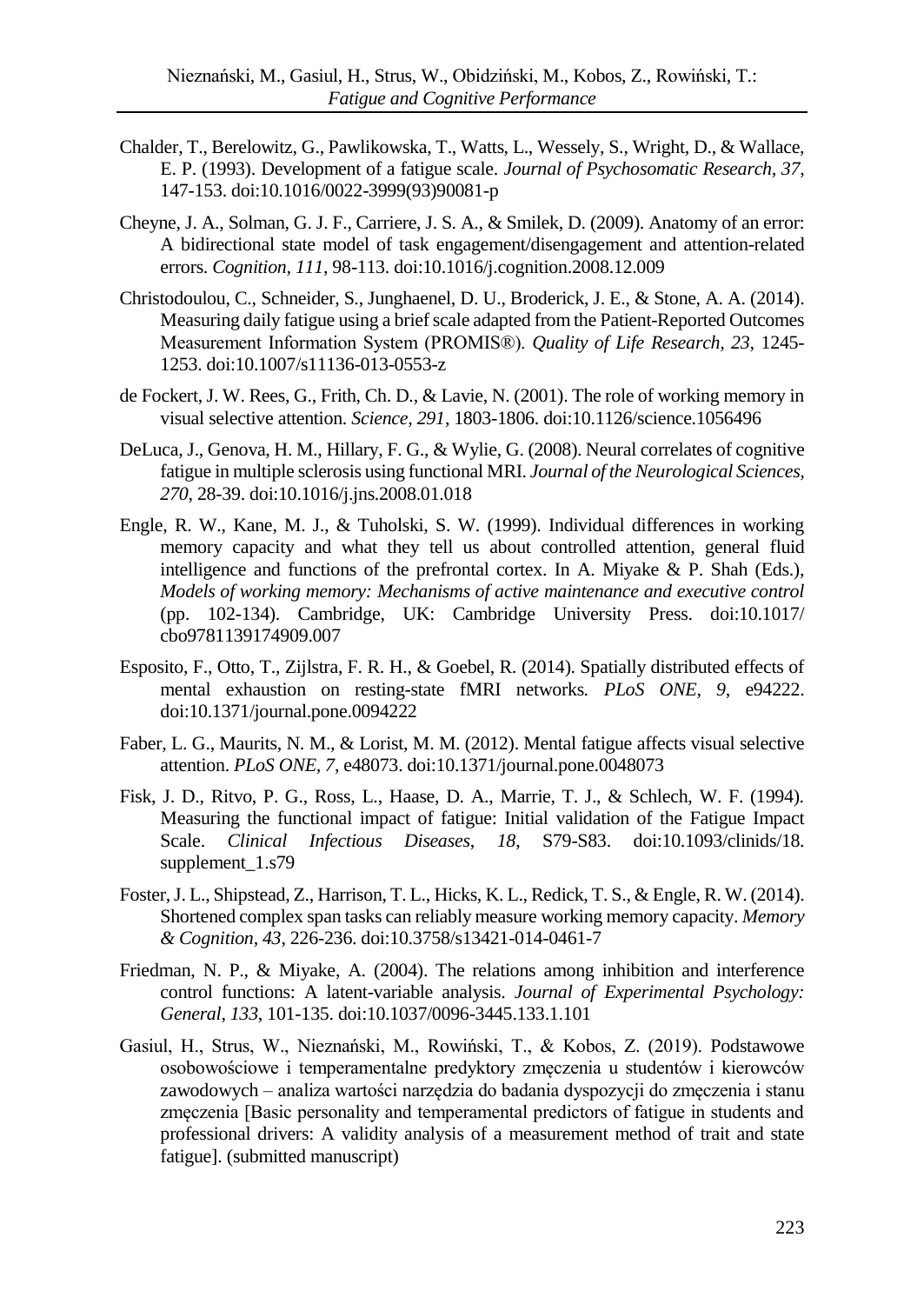- Gergelyfi, M., Jacob, B., Olivier, E., & Zénon, A. (2015). Dissociation between mental fatigue and motivational state during prolonged mental activity. *Frontiers in Behavioral Neuroscience, 9*. doi:10.3389/fnbeh.2015.00176
- Guo, Z., Chen, R., Liu, X., Zhao, G., Zheng, Y., Gong, M., & Zhang, J. (2018). The impairing effects of mental fatigue on response inhibition: An ERP study. *PLOS ONE*, *13*, e0198206. doi:10.1371/journal.pone.0198206
- Harrison, T. L., Shipstead, Z., Hicks, K. L., Hambrick, D. Z., Redick, T. S., & Engle, R. W. (2013). Working memory training may increase working memory capacity but not fluid intelligence. *Psychological Science, 24*, 2409-2419. doi:10.1177/0956797613492984
- Hasher, L., & Zacks, R. T. (1979). Automatic and effortful processes in memory. *Journal of Experimental Psychology: General, 108*, 356-388. doi:10.1037/0096-3445.108.3.356
- Head, J., & Helton, W. S. (2014). Sustained attention failures are primarily due to sustained cognitive load not task monotony. *Acta Psychologica, 153*, 87-94. doi:10.1016/j. actpsy.2014.09.007
- Healy, A. F., Kole, J. A., Buck-Gengler, C. J., & Bourne, L. E. (2004). Effects of prolonged work on data entry speed and accuracy. *Journal of Experimental Psychology: Applied, 10*, 188-199. doi:10.1037/1076-898x.10.3.188
- Helton, W. S., & Russell, P. N. (2011). Feature absence-presence and two theories of lapses of sustained attention. *Psychological Research, 75*, 384-392. doi:10.1007/s00426-010- 0316-1
- Hockey, G. R. J. (1997). Compensatory control in the regulation of human performance under stress and high workload: A cognitive-energetical framework. *Biological Psychology, 45*, 73-93. doi:10.1016/s0301-0511(96)05223-4
- Hopstaken, J. F., van der Linden, D., Bakker, A. B., Kompier, M. A. J., & Leung, Y. K. (2016). Shifts in attention during mental fatigue: Evidence from subjective, behavioral, physiological, and eye-tracking data. *Journal of Experimental Psychology: Human Perception and Performance, 42*, 878-889. doi:10.1037/xhp0000189
- Jackson, J. D., & Balota, D. A. (2013). Age-related changes in attentional selection: Quality of task set or degradation of task set across time? *Psychology and Aging, 28*, 744-753. doi:10.1037/a0033159
- Jackson, M. L., Croft, R. J., Kennedy, G. A., Owens, K., & Howard, M. E. (2013). Cognitive components of simulated driving performance: Sleep loss effects and predictors. *Accident Analysis & Prevention, 50*, 438-444. doi:10.1016/j.aap.2012.05.020
- Jaeggi, S. M., Buschkuehl, M., Perrig, W. J., & Meier, B. (2010). The concurrent validity of the N-back task as a working memory measure. *Memory, 18*, 394-412. doi:10.1080/ 09658211003702171
- Jersild, A. T. (1927). Mental set and shift. *Archives of Psychology, Whole No. 89*.
- Jonides, J., Schumacher, E. H., Smith, E. E., Lauber, E. J., Awh, E., Minoshima, S., & Koeppe, R. A. (1997). Verbal working memory load affects regional brain activation as measured by PET. *Journal of Cognitive Neuroscience, 9*, 462-475. doi:10.1162/jocn. 1997.9.4.462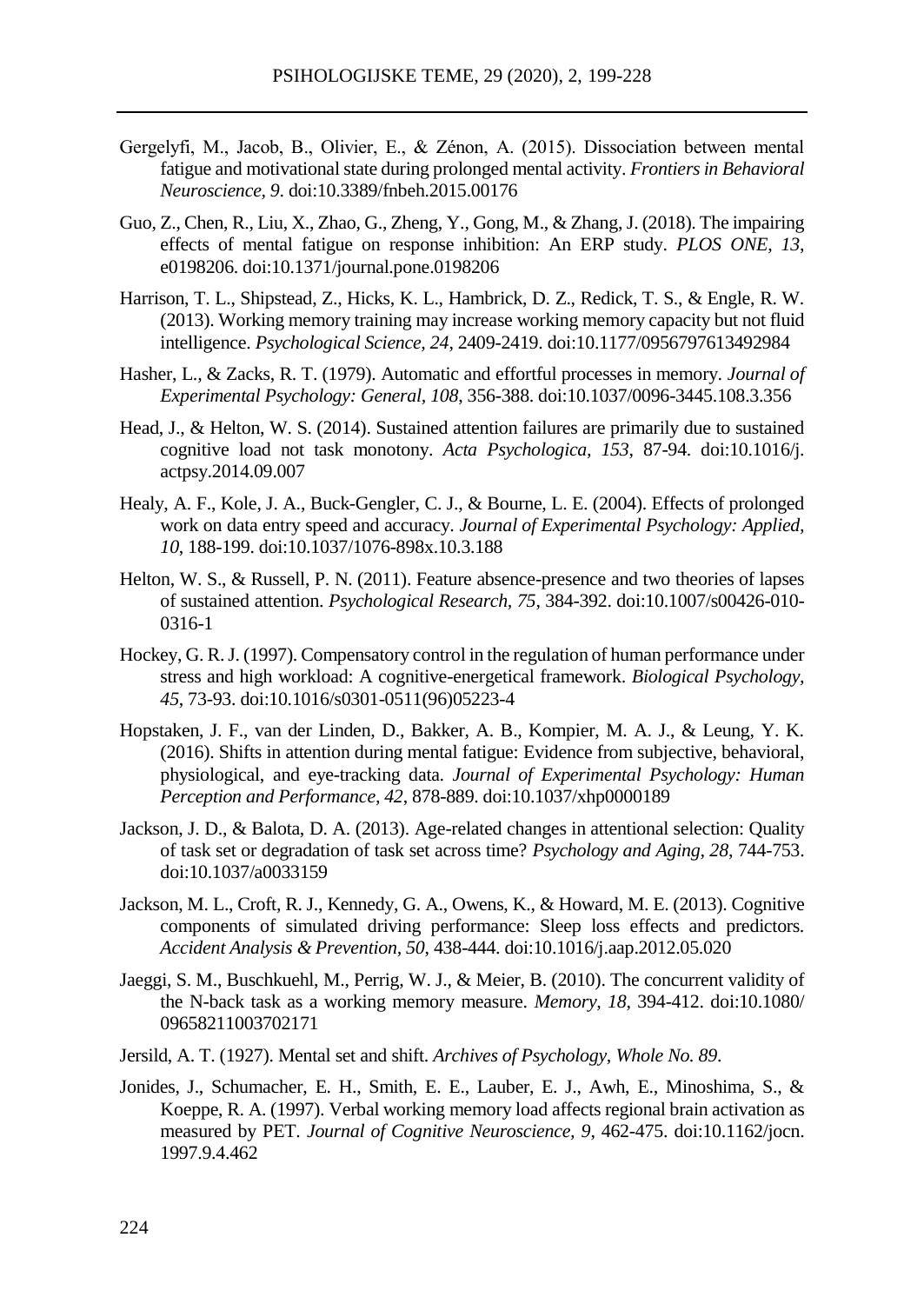- Kane, M. J., Conway, A. R. A., Miura, T. K., & Colflesh, G. J. H. (2007). Working memory, attention control, and the n-back task: A question of construct validity. *Journal of Experimental Psychology: Learning, Memory, and Cognition, 33*, 615-622. doi:10.1037/0278-7393.33.3.615
- Kane, M. J., & Engle, R. W. (2003). Working-memory capacity and the control of attention: The contributions of goal neglect, response competition, and task set to Stroop interference. *Journal of Experimental Psychology: General, 132*, 47-70. doi:10.1037/0096-3445.132.1.47
- Kane, M. J., Hambrick, D. Z., Tuholski, S. W., Wilhelm, O., Payne, T. W., & Engle, R. W. (2004). The generality of working memory capacity: A latent-variable approach to verbal and visuospatial memory span and reasoning. *Journal of Experimental Psychology: General, 133*, 189-217. doi:10.1037/0096-3445.133.2.189
- Kiesel, A., Steinhauser, M., Wendt, M., Falkenstein, M., Jost, K., Philipp, A. M., & Koch, I. (2010). Control and interference in task switching – A review. *Psychological Bulletin, 136*, 849-874. doi:10.1037/a0019842
- Ko, L.-W., Komarov, O., Hairston, W. D., Jung, T.-P., & Lin, C.-T. (2017). Sustained attention in real classroom settings: An EEG study. *Frontiers in Human Neuroscience, 11*, 388. doi:10.3389/fnhum.2017.00388
- Kobayashi, H., Demura, S., & Nagasawa, Y. (2003). Gender difference of subjective symptoms of fatigue among Japanese adolescents. *Environmental Health and Preventive Medicine, 8*, 41-46. doi:10.1007/bf02897925
- Kulik, A. (2013). Pomiar zmęczenia przegląd narzędzi. [Measurement of fatigue a review of fatigue scales]. *Polskie Forum Psychologiczne, 18*, 419-440.
- Logan, G. D. (2003). Executive control of thought and action: In search of the wild homunculus. *Current Directions in Psychological Science, 12*, 45-48. doi:10.1111/ 1467-8721.01223
- Mäntylä, T., Karlsson, M. J., & Marklund, M. (2009). Executive control functions in simulated driving. *Applied Neuropsychology, 16*, 11-18. doi:10.1080/ 09084280802644086
- Massar, S. A. A., Csathó, Á., & Van der Linden, D. (2018). Quantifying the motivational effects of cognitive fatigue through effort-based decision making. *Frontiers in Psychology, 9*. doi:10.3389/fpsyg.2018.00843
- Matthews, G., Jones, D. M., & Chamberlain, A. G. (1990). Refining the measurement of mood: The UWIST Mood Adjective Checklist. *British Journal of Psychology, 81*, 17- 42. doi:10.1111/j.2044-8295.1990.tb02343.x
- McCabe, D. P., Roediger, H. L., McDaniel, M. A., Balota, D. A., & Hambrick, D. Z. (2010). The relationship between working memory capacity and executive functioning: Evidence for a common executive attention construct. *Neuropsychology, 24*, 222-243. doi:10.1037/a0017619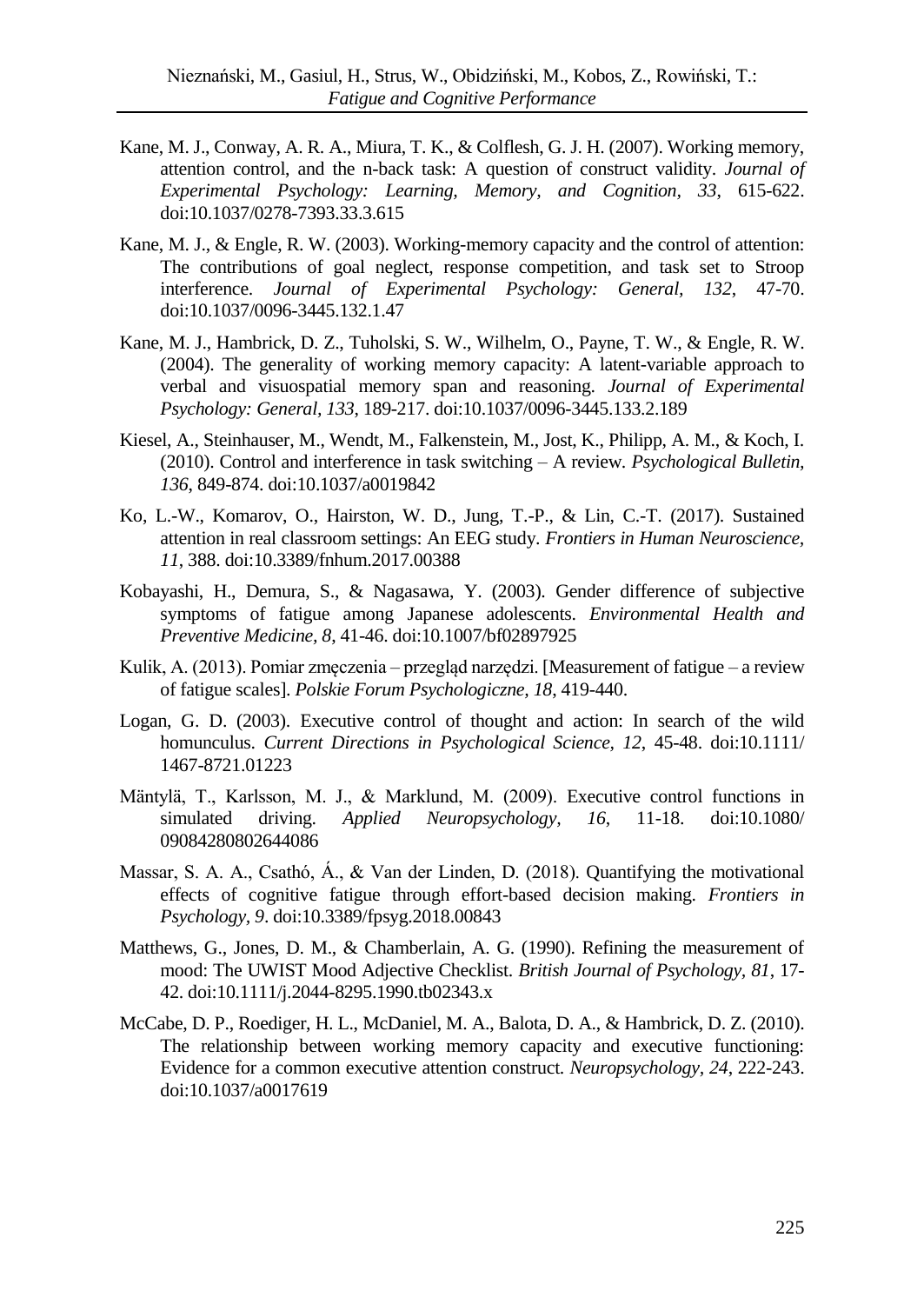- Millikin, C. P., Halman, M. H., Power, C., & Rourke, S. B. (2003). Fatigue in HIV/AIDS is associated with depression and subjective neurocognitive complaints but not neuropsychological functioning. *Journal of Clinical and Experimental Neuropsychology*, *25*, 201-215. doi:10.1076/jcen.25.2.201.13644
- Miyake, A., Friedman, N. P., Emerson, M. J., Witzki, A. H., & Howerter, A. (2000). The unity and diversity of executive functions and their contributions to complex "frontal lobe" tasks: A latent variable analysis. *Cognitive Psychology, 41*, 49-100. doi:10.1006/cogp.1999.0734
- Naschitz, J. E., Rozenbaum, M., Shaviv, N., Fields, M. C., Enis, S., Babich, J. P., ... Rosner, I. (2004). The feeling of fatigue – fatigue severity by unidimensional versus composite questionnaires. *Behavioral Medicine, 29*, 167-174. doi:10.3200/bmed.29.4.167-174
- Nieznański, M., & Obidziński, M. (2019). Verbatim and gist memory and individual differences in inhibition, sustained attention, and working memory capacity. *Journal of Cognitive Psychology, 31*, 16-33. doi:10.1080/20445911.2019.1567517
- Nieznański, M., Obidziński, M., Zyskowska, E., & Niedziałkowska, D. (2015). Executive resources and item-context binding: Exploring the influence of concurrent inhibition, updating, and shifting tasks on context memory. *Advances in Cognitive Psychology, 11*, 106-117. doi:10.5709/acp-0176-9
- Owen, A. M., McMillan, K. M., Laird, A. R., & Bullmore, E. (2005). N-back working memory paradigm: A meta-analysis of normative functional neuroimaging studies. *Human Brain Mapping, 25*, 46-59. doi:10.1002/hbm.20131
- Robertson, I. H., Manly, T., Andrade, J., Baddeley, B. T., & Yiend, J. (1997). 'Oops!': Performance correlates of everyday attentional failures in traumatic brain injured and normal subjects. *Neuropsychologia, 35*, 747-758. doi:10.1016/S0028-3932(97)00015-8
- Ross, V., Jongen, E. M. M., Wang, W., Brijs, T., Brijs, K., Ruiter, R. A. C., & Wets, G. (2014). Investigating the influence of working memory capacity when driving behavior is combined with cognitive load: An LCT study of young novice drivers. *Accident Analysis & Prevention, 62*, 377-387. doi:10.1016/j.aap.2013.06.032
- Seli, P., Schacter, D. L., Risko, E. F., & Smilek, D. (2019). Increasing participant motivation reduces rates of intentional and unintentional mind wandering. *Psychological Research*, *83*, 1057-1069. doi:10.1007/s00426-017-0914-2
- Spielberger, C. D., Gorsuch, R. L., Lushene, R., Vagg, P. R., & Jacobs, G. A. (1983). *Manual for the State-Trait Anxiety Inventory*. Palo Alto, CA: Consulting Psychologists Press.
- Śpiewak, S. (2006). Rozgrzewanie uwagi: wpływ przeciążenia poznawczego na proste i złożone zadania poznawcze [The warming up of attention: The influence of cognitive effort on simple and complex cognitive tasks]. *Przegląd Psychologiczny, 49*, 63-83.
- Strayer, D. L., Cooper, J. M., Turrill, J., Coleman, J. R., & Hopman, R. J. (2017). The smartphone and the driver's cognitive workload: A comparison of Apple, Google, and Microsoft's intelligent personal assistants. *Canadian Journal of Experimental Psychology/Revue Canadienne de Psychologie Expérimentale, 71*, 93-110. doi:10.1037/cep0000104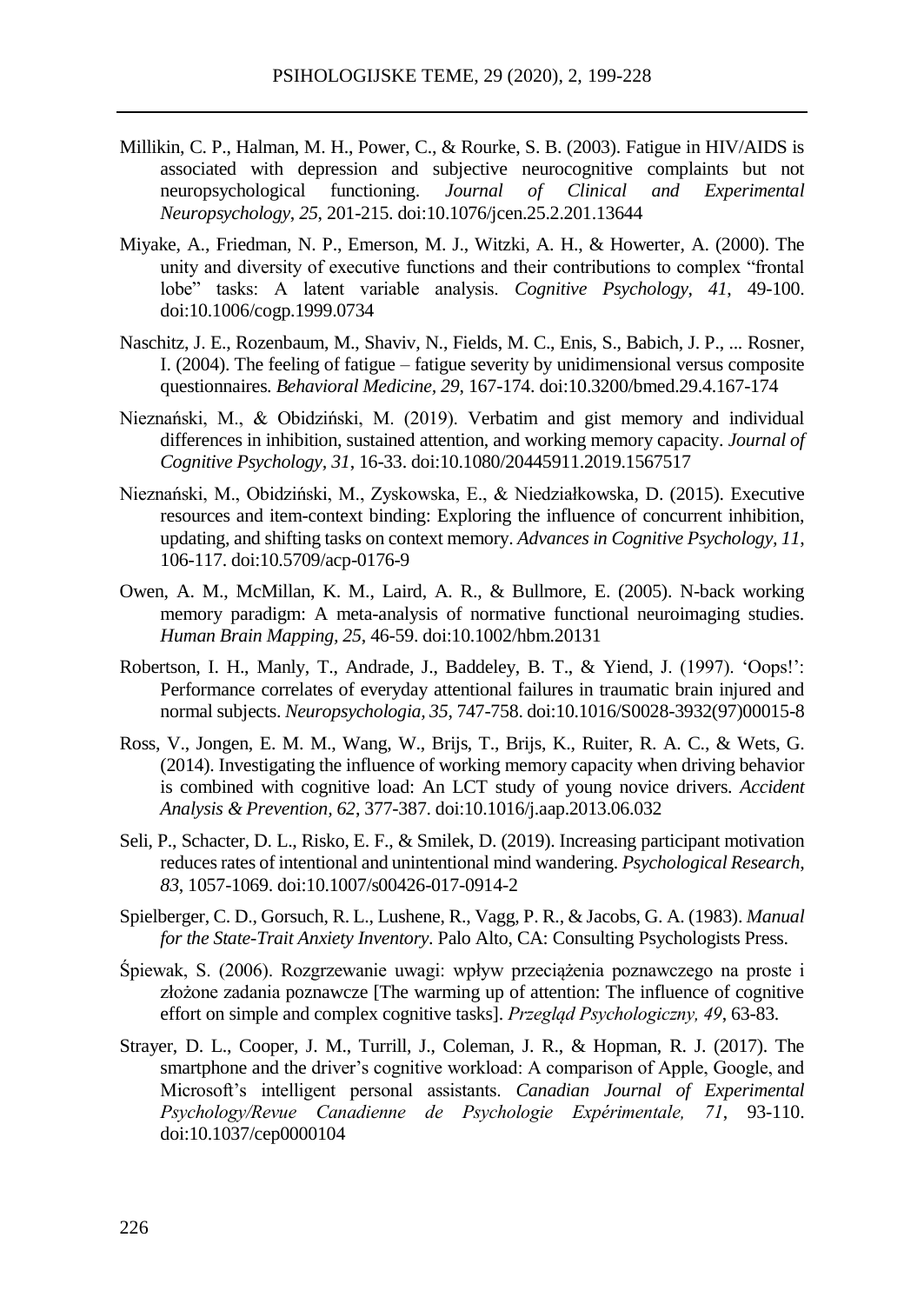- Strelau, J., Angleitner, A., & Newberry, B. H. (1999). *The Pavlovian Temperament Survey (PTS): An international handbook*. Göttingen, Germany: Hoegrefe & Huber Publishers.
- Stroop, J. R. (1935). Studies of interference in serial verbal reactions. *Journal of Experimental Psychology, 18,* 643-662. doi:10.1037/h0054651
- Terelak, J. (2015). *Psychologia kierowców pojazdów samochodowych: Teoria i stan badań. [Psychology of motor vehicle drivers: Theory and state of research]*. Warsaw, Poland: Cardinal Stefan Wyszyński University Press.
- van Dam, A., Keijsers, G. P. J., Eling, P. A. T. M., & Becker, E. S. (2011). Dimensions in appraising fatigue in relation to performance. *Psychology*, *2*, 889-895. doi:10.4236/ psych.2011.29134
- van der Linden, D., Frese, M., & Meijman, T. F. (2003). Mental fatigue and the control of cognitive processes: Effects on perseveration and planning. *Acta Psychologica, 113*, 45- 65. doi:10.1016/s0001-6918(02)00150-6
- Van Dongen, H. P. A, & Belenky, G. (2012). Model-based fatigue risk management. In. G. Matthews, P. A. Desmond, C. Neubauer, & P. A. Hancock (Eds.), *The handbook of operator fatigue* (pp. 487-506). Farnham, UK: Ashgate Publishing.
- Warm, J. S., Dember, W. N., & Hancock, P. A. (1996). Vigilance and workload in automated systems. In R. Parasuraman & M. Mouloua (Eds.), *Automation and human performance: Theory and applications* (pp. 183-200). Mahwah, NJ: Erlbaum.
- Warm, J. S., Parasuraman, R., & Matthews, G. (2008). Vigilance requires hard mental work and is stressful*. Human Factors: The Journal of the Human Factors and Ergonomics Society, 50*, 433-441. doi:10.1518/001872008x312152
- Wilson, K. M., Finkbeiner, K. M., de Joux, N. R., Russell, P. N., & Helton, W. S. (2016). Gostimuli proportion influences response strategy in a sustained attention to response task. *Experimental Brain Research, 234*, 2989-2998. doi:10.1007/s00221-016-4701-x
- Wilson, K. M., Russell, P. N., & Helton, W. S. (2015). Spider stimuli improve response inhibition*. Consciousness and Cognition, 33*, 406-413. doi:10.1016/j.concog.2015. 02.014
- Xiao, Y., Ma, F., Lv, Y., Cai, G., Teng, P., Xu, F., & Chen, S. (2015). Sustained attention is associated with error processing impairment: Evidence from mental fatigue study in four-choice reaction time task. *PLOS ONE, 10*, e0117837. doi:10.1371/journal.pone. 0117837